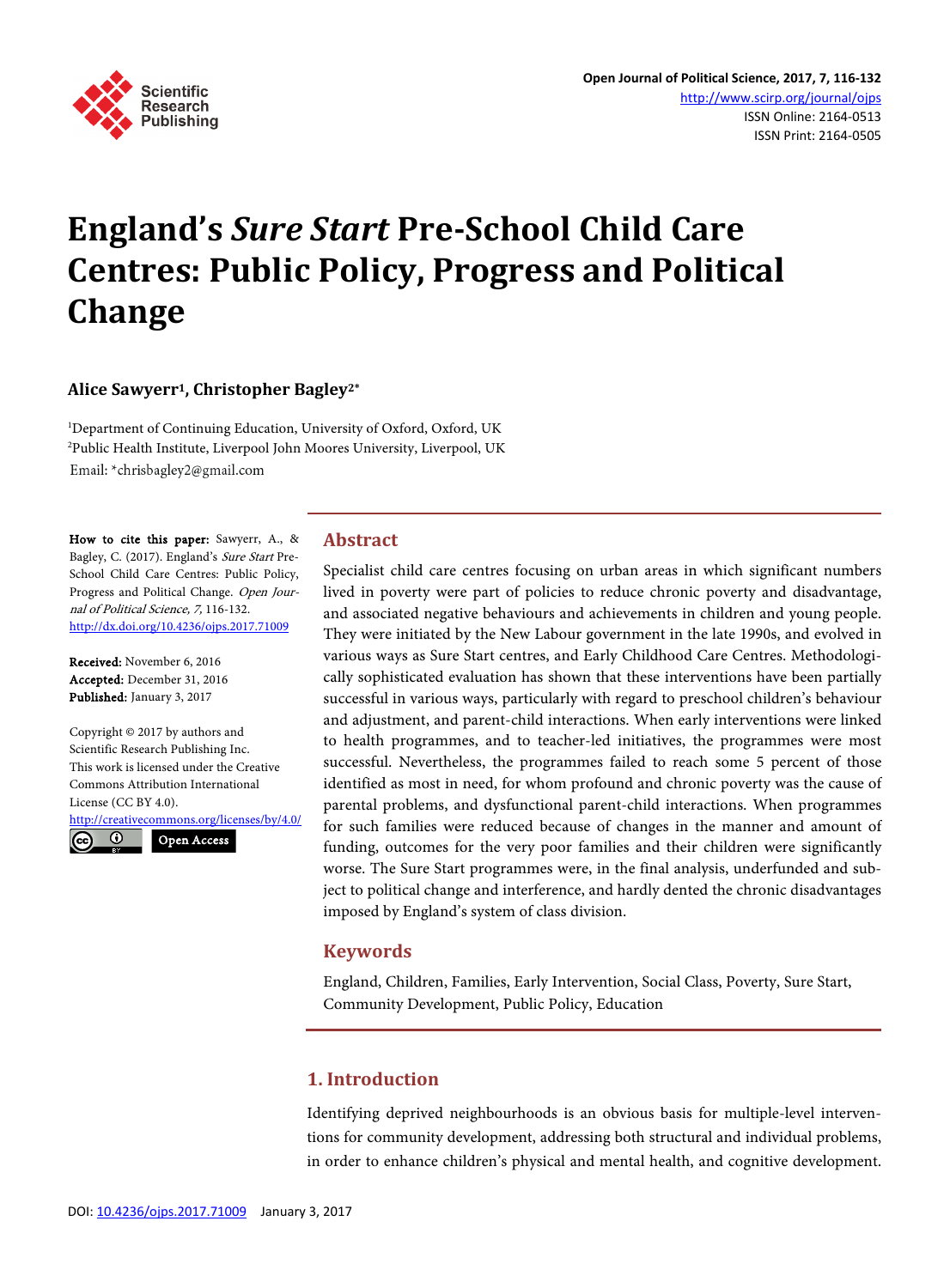This was the basis for a programme initiated by the British government, called National Strategy for Neighbourhood Renewal [\(Glass, 1999;](#page-15-0) [ODPM, 2005;](#page-16-0) [Eisenstadt, 2011\)](#page-14-0) which aimed over 20 years to regenerate all of Britain's highly deprived local neighbourhoods (which constitute about ten per cent of all urban neighbourhoods identified at the "voter enumeration district" level). Sure Start programmes, as part of this initiative, were established on an area basis [\(Eisenstadt, 2011;](#page-14-0) [Belsky & Melhuish, 2007\)](#page-14-1) using census data to identify urban areas with populations potentially at risk.

The neighbourhood regeneration programmes were greatly diminished after 2010, when the New Labour government was replaced by a Coalition, and then by a Conservative government. Sure Start itself has taken a little longer to be discarded by central government, since phasing out the many neighbourhood child care centres was politically difficult, so the reduction and changes in funding affecting these centres has been more gradual [\(Sammons et al., 2015](#page-16-1) a & b).

The aim of this policy review is to examine the numerous challenges to the Sure Start initiative-methodological, political, and organizational—which surrounded a major public policy initiative on behalf of children up to age five. As [Melhuish et al.](#page-16-2) (2010) acknowledge in their overview of the first phase of Sure Start a change of national government in Britain meant that ideological pressures meant that the focus, design and reporting of Sure Start had to change within a changing political climate, and identification of "success" in programme delivery may not have been welcome news for subsequent UK governments for whom reducing public expenditure, rather than enhancing the life chances of children born into the poorest social classes, even though this initially expensive venture would have been highly cost effective in the medium and longter[m \(Allen, 2011\).](#page-13-0)

#### **2. Initial Evaluation Studies of Sure Start**

The New Labour government of Britain had paid some attention to the abundant medical and social evidence on the corrupting, demoralizing and demeaning effects of chronic poverty on family life, and on children's health and welfare [\(Bagley & Sawyerr,](#page-13-1)  [2008\).](#page-13-1) The New Labour government thus initiated the Sure Start programme in 1998, as part of its goal of halving the incidence of child poverty by 2010.

The declared goals of *Sure Start* were: "To work with parents-to-be, parents and children, to promote the physical, intellectual and social development of babies and young children—particularly those who are disadvantaged—so that they can flourish at home when they get to school, and thereby break the cycle of disadvantage for the current generation of young children." [\(Sure Start Research Team, 2008\).](#page-16-3) This initial three-billion pound programme, modelled to some extent on the American Head Start initiatives, aimed to provide improved parenting skills in areas of high deprivation, focussing on the first five years of a child's life [\(Barnes et al., 2005\).](#page-13-2) Unfortunately, the systematic integration of *Sure Start* with various medical interventions was dropped following the initial pilot work, largely on grounds of cost, although such integration did remain (and was shown to be highly effective) in some centres [\(Sammons et al.,](#page-16-1)  [2015a\).](#page-16-1)

The initial workings of *Sure Start* (in the integrated model, using medical, social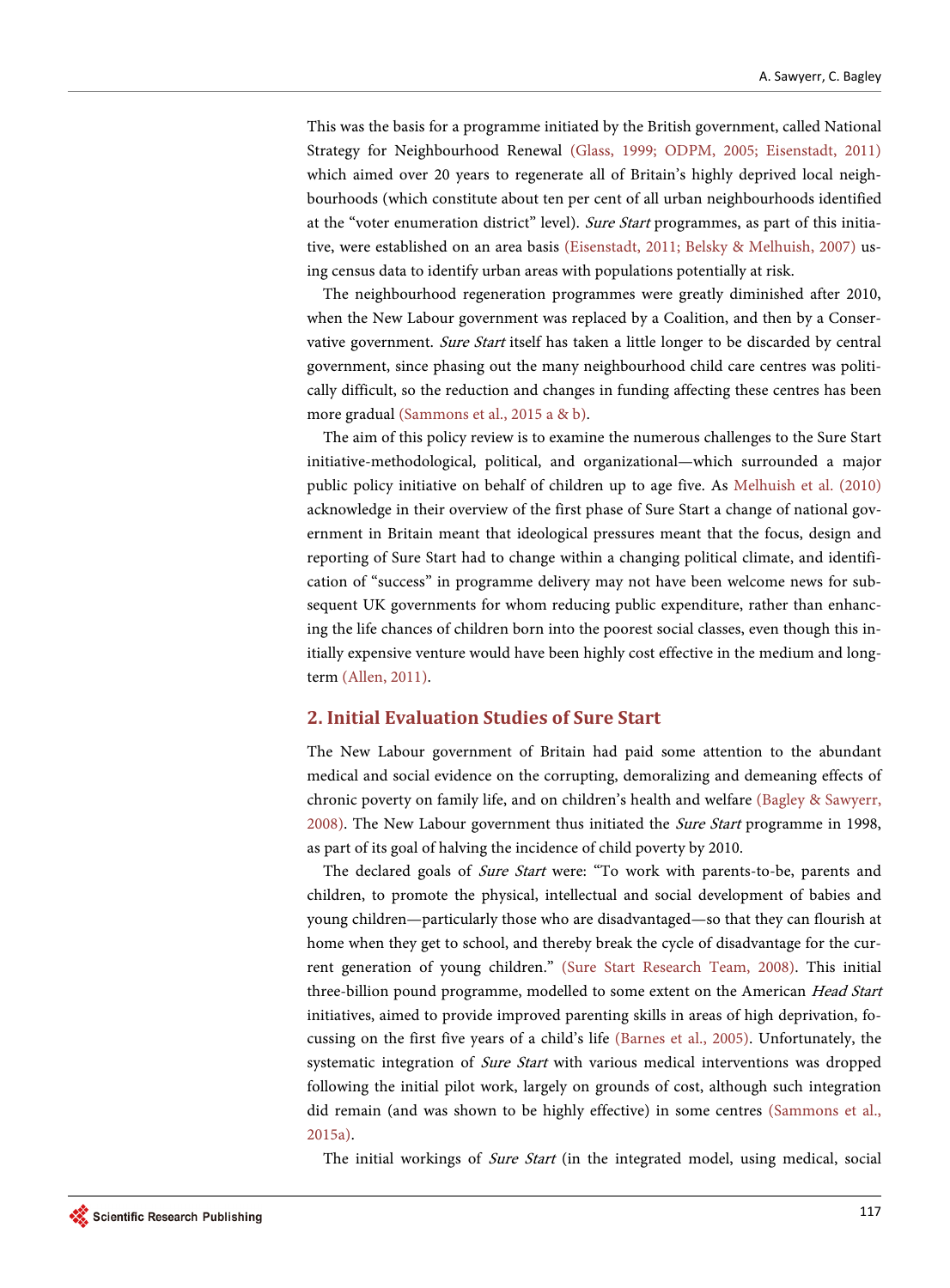work and educational resources) were described, for example, in an evaluative study in the North West region of England [\(Pearson, 2005\).](#page-16-4) Within the selected areas, participant families were identified and referred by community midwives, and the programme offered support to parents (particularly mothers) to improve their health and emotional and social development, and their parenting abilities. In addition to group sessions for effective parenting before and after the child's birth, parents were usually offered a maximum of four individual counselling sessions, although further sessions might be offered for families considered at high risk of neglect or abuse of children. Involvement in the programme was voluntary, and in the settings studied by [Pearson \(2005\)](#page-16-4) some 70 per cent of parents approached initially agreed to participate. However, of those parents considered most at risk for "problem parenting", 50 per cent chose not to attend any of the individual counselling sessions, and less than a quarter completed all four sessions. Among the reasons given for not attending were "illness of self or family member".

Fathers were particularly difficult to engage, and because evening sessions were not usually offered, parents working full-time often had difficulty in attending. The initial evaluation of this programme was qualitative rather than quantitative, and there were few indicators of outcome, apart from the fact that most parents who had participated said that the experience had been enjoyable and positive. But this kind of "halo effect" is common in evaluation work, and merely tells us that those who participated fully in a voluntary programme were probably those least likely to have required such a service.

Attached to the national *Sure Start* programme was a major evaluation programme based at Birkbeck College, University of London. This team first of all, examined service delivery to 15,000 families and their focus child in 150 Sure Start nursery centres in order to provide a description of services actually delivered. Secondly the team attempted to assess whether children, families and communities had actually benefited according to various indicators. Twenty six centres were randomly selected from the 150 centres for intensive study, children and families in these centres being compared over six years with initially similar families in fifty "Sure-Start-to-be" comparison areas [\(Eisenstadt, 2011\).](#page-14-0)

[Belsky et al. \(2006\)](#page-14-2) published details of the first statistical evaluation of Sure Start, based on interviews and tests involving 3927 mothers and their children who were enrolled in the programme, at the age nine months and three years. The target group were compared with 1509 mothers and children from similarly deprived neighbourhoods, who were not yet enrolled in *Sure Start*. The main dependent variables were mother's perception and use of community services; her family functioning; her reports on her child's health and development; and a measure of the child's verbal skills at age three.

The results of this initial evaluation were disappointing: differences between target and comparison groups were small, and when statistically significant pointed to adverse outcomes for the most deprived mothers and children enrolled in Sure Start. Children of teenaged, single mothers, and unemployed single parents who participated in *Sure* Start had children with poorer verbal ability in the third year of life. Sure Start had the most beneficial effects for the least deprived, intact families living in areas with lower levels of deprivation. Apparently these mothers were able to elicit additional helping and support networks unavailable to the most deprived mothers. Overall, outcomes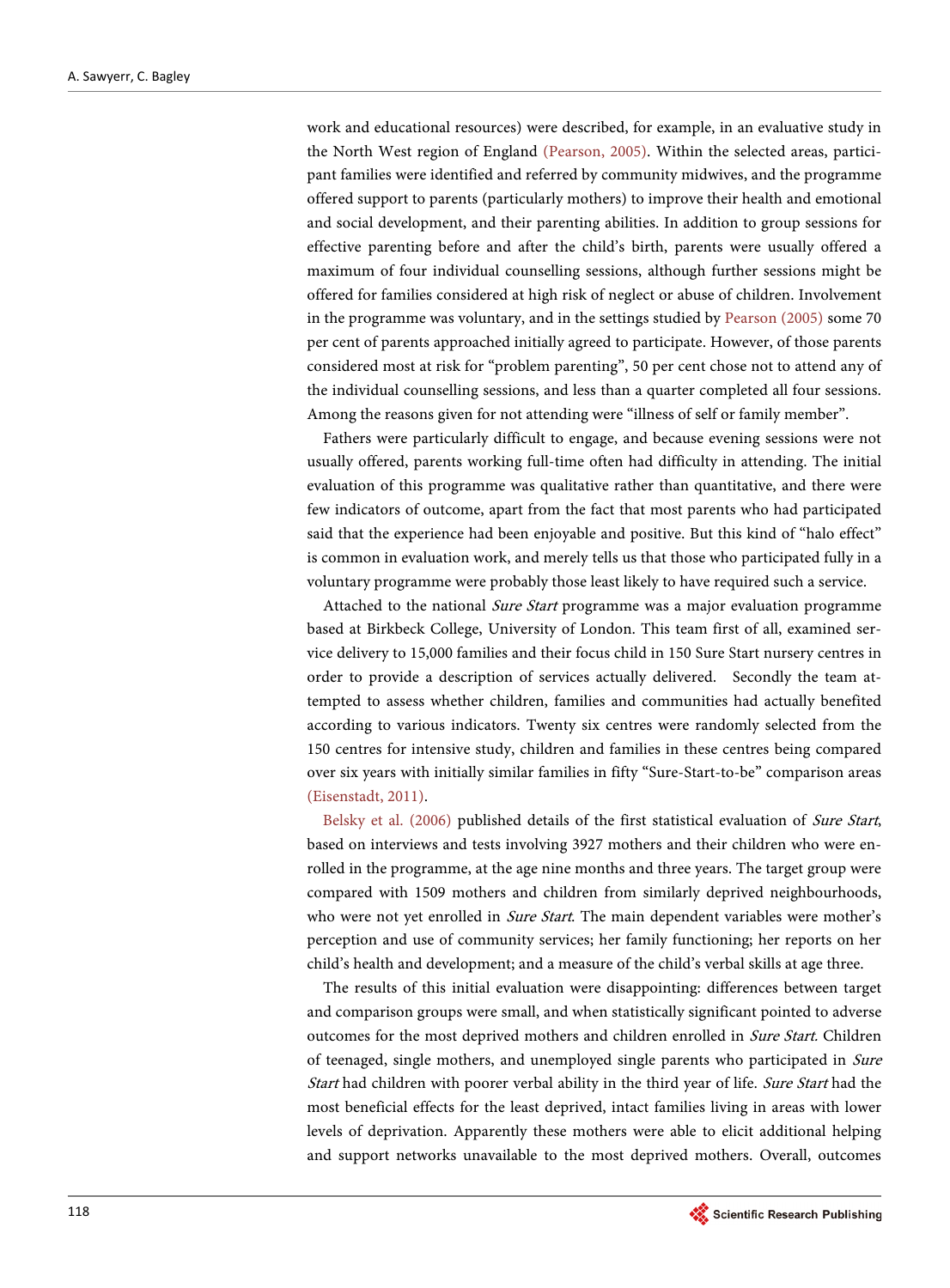were slightly better in *Sure Start* programmes which were delivered within a health services framework. A follow-up of a pre-2003 Sure Start cohort into the early years of schooling showed that the focus children had better social skills, but were no better at scholastic attainments than were control children [\(Schneider, Ramsay,](#page-16-5) & Lowerson, 2006).

The Minister for Children and Families defended the Sure Start programme, arguing that positive outcomes should be seen in the longer-term, rather than in the first few years of the programme [\(Hughes, 2005;](#page-15-1) [Redfern, 2005\).](#page-16-6) The authors and evaluators of Sure Start might have been looking to the evaluations of the US Head Start programme, which also showed few short-term benefits, but nevertheless showed highly significant gains for the child participants when they were in their teens—in terms of school achievements, adaptive behaviours, and educational and occupational aspirations and achievements—compared with controls [\(Oden, Schweingart,](#page-16-7) & Weikart, 2000).

The need for a fully effective programme which could fulfil the idealist goals of Sure Start was underlined by the longitudinal research by Joshi and colleagues [\(Joshi, 2007\).](#page-15-2)  This study used data from the Millennium Cohort of 15,500 British children born in the years 2000 to 2002, and indicated that children from the most socially advantaged social groups were on average, a year ahead of children from the least advantaged group on the School Readiness Test, which assessed a child's recognition of words, numbers, shapes and colours, regardless of whether or not they had been enrolled in preschool nurseries. This series of studies was unable to show that Sure Start programmes had been effective in enhancing "school readiness" in children from the most disadvantaged families. A further report from the Millennium Cohort in 2008 showed that before they entered schools, children of young, poorly educated mothers were nearly a year behind in the their vocabulary scores, a difference that increased for each year that they remained in school [\(Joshi, 2008\).](#page-15-3) In this study, boys with conduct behaviour disorders, with depressed and often punitive mothers, were the most disadvantaged in terms of reading readiness, and it was clear that these were mothers and children whom Sure Start should focus on in particular.

It may be countered that *Sure Start* focused not on cognitive goals, but on parenting capacity and the development of behavioural and emotional competence in children. Ideally of course, cognitive and emotional goals should be simultaneously addressed in a comprehensive programme for the most disadvantaged families [\(Eisenstadt, 2011\).](#page-14-0)

One problem which emerged in evaluative studies of *Sure Start* was that of integrating the work of health care, social work, child care and clinical psychology specialists involved [\(Anning & Ball, 2008;](#page-13-3) [Avis et al., 2007,](#page-13-4) [Edgley & Avis, 2006,](#page-14-3) 2007). Apparently programming in some areas was working better than in others, and this could have been due to varying degrees of integration of the professionals involved, or of the differing nature of the communities in which intervention was attempted [\(Barnes, 2007;](#page-14-4) [Melhuish et al., 2007;](#page-15-4) [Melhuish, Belsky,](#page-15-5) & Barnes, 2010; [Raymond, 2009\).](#page-16-8) In addition, some severely disadvantaged clients may have felt stigmatized by the proposed inter-ventions, accounting for their low take up of services [\(Coe et al., 2008\).](#page-14-5) Failure of Sure Start programmes to recognize, or intervene with severe maternal depression (especially likely for single, abused or deserted mothers) was another problem which could be associated with reduced impact [\(Raymond, 2009;](#page-16-8) [Coe et al., 2008\).](#page-14-5) Another identi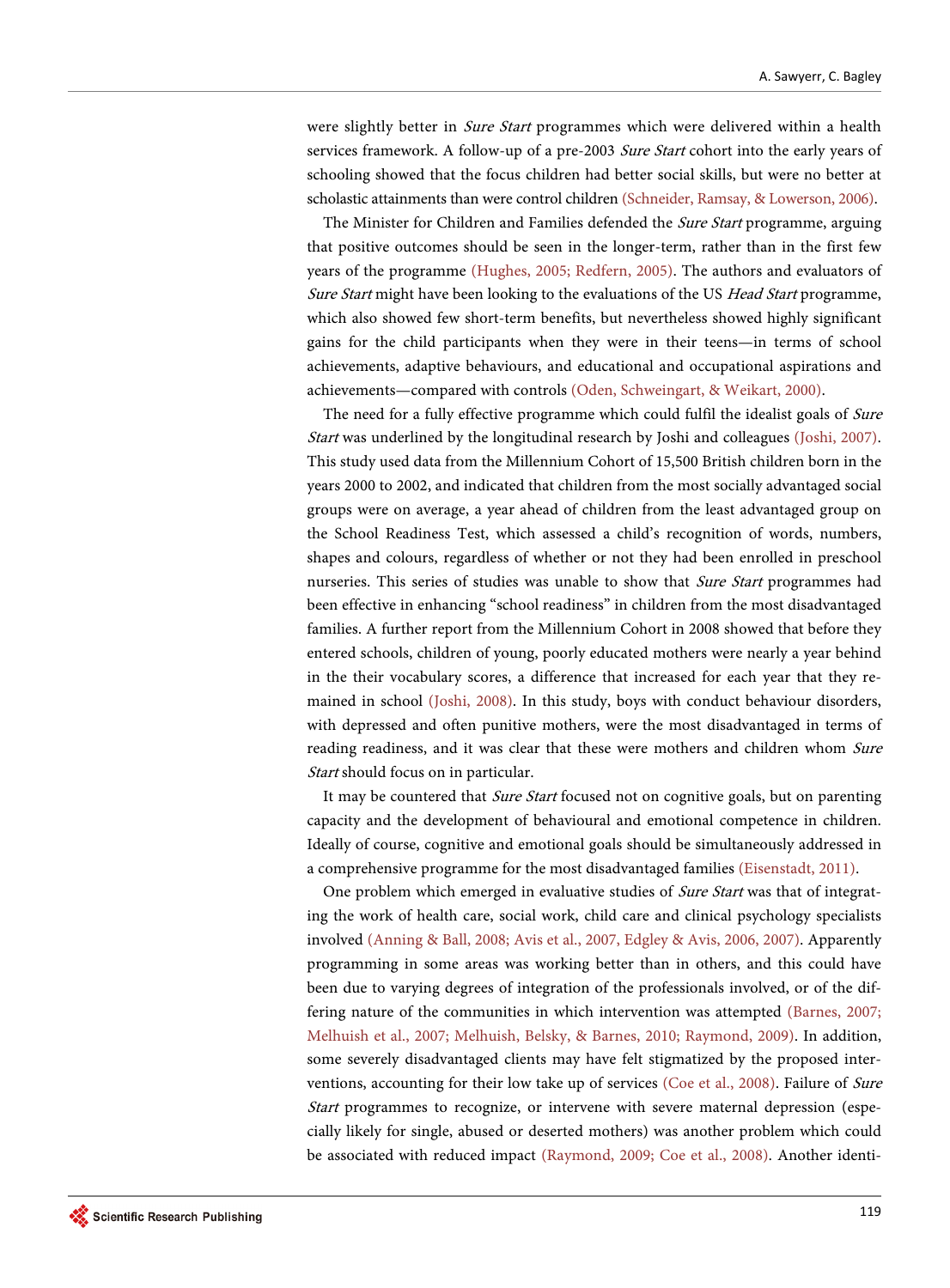fied problem was that some Sure Start centres were failing to link effectively with black and other ethnic minoritie[s \(Craig, 2007\).](#page-14-6)

The planned expansion of *Sure Start* centres after 2004, from some 1400 to 3500 over ten years [\(Eisenstadt, 2011\),](#page-14-0) faced the problem that not enough qualified workers were readily available to staff such expansions; and the budgetary allocation for Sure Start appeared to be inadequate for training such new staff [\(NAO, 2007;](#page-16-9) [Anning & Ball,](#page-13-3)  [2008\).](#page-13-3)

A useful policy analysis by [Gray & Francis \(2007\)](#page-15-6) goes some way to explain both positive and negative aspects of *Sure Start's* initial roll-out phase. They draw specific lessons from a comparison of *Sure Start* with the American *Head Start* programmes. Their analysis offers the following conclusions:

1) Early interventions, as the American experience shows, can significantly improve the life chances of many children throughout their lifespan; but failure to provide adequately expanded funding can impair both the quality and impact of early intervention programmes of this type. These positive outcomes occurred despite some differences in the American and British models.

2) There is a temptation for evaluators to focus on narrow, measurable objectives; but this runs the risk of ignoring broader aspects of success, and a combination of quantitative and qualitative evaluation techniques may be needed.

3) Programmes must be flexible in meeting local conditions, and the needs of individual families, while remaining faithful to the original programme goals.

4) Be aware that multiple programme objectives may conflict with one another, and political demands to divert early intervention programmes to meet new or multiple goals should be avoided.

5) Evaluation may show that the programme works better with some client groups, and in some areas. The failure to be effective with all client groups should not be seen as a general failure of the programme in it its initial years.

6) The English and Welsh Sure Start programme was probably rolled out too fast, in order to fulfil political goals. Funding, although initially generous, failed to recognize problems of recruiting and training staff for a programme which was, at that stage, unproven.

7) Now that Sure Start was entering its second phase and building on experience, it was crucial that funding matched the needs of what was still a developing programme. Failure to fully fund the programmes because of for example, a recession and cutbacks in public funding, could be disastrous for the long-term success of Sure Start.

The methodological challenges facing the Sure Start evaluation team should be acknowledged, and [Melhuish et al. \(2010\)](#page-16-2) in their final report on the first phase of Sure Start clearly acknowledge these challenges. The methodological design, influenced by the best standards of educational psychology, using validated measures analysed by the latest statistical techniques is laudable in theory, but may have problems with largescale data sets, since the researchers have to rely on non-research trained field workers to collect data. Thus the *reliability* of data may at times be questionable; and certainly, minimally trained field researchers were not "blind" to the research setting (Sure Start versus controls) when they administered instruments and collected data. [Melhuish and](#page-15-5)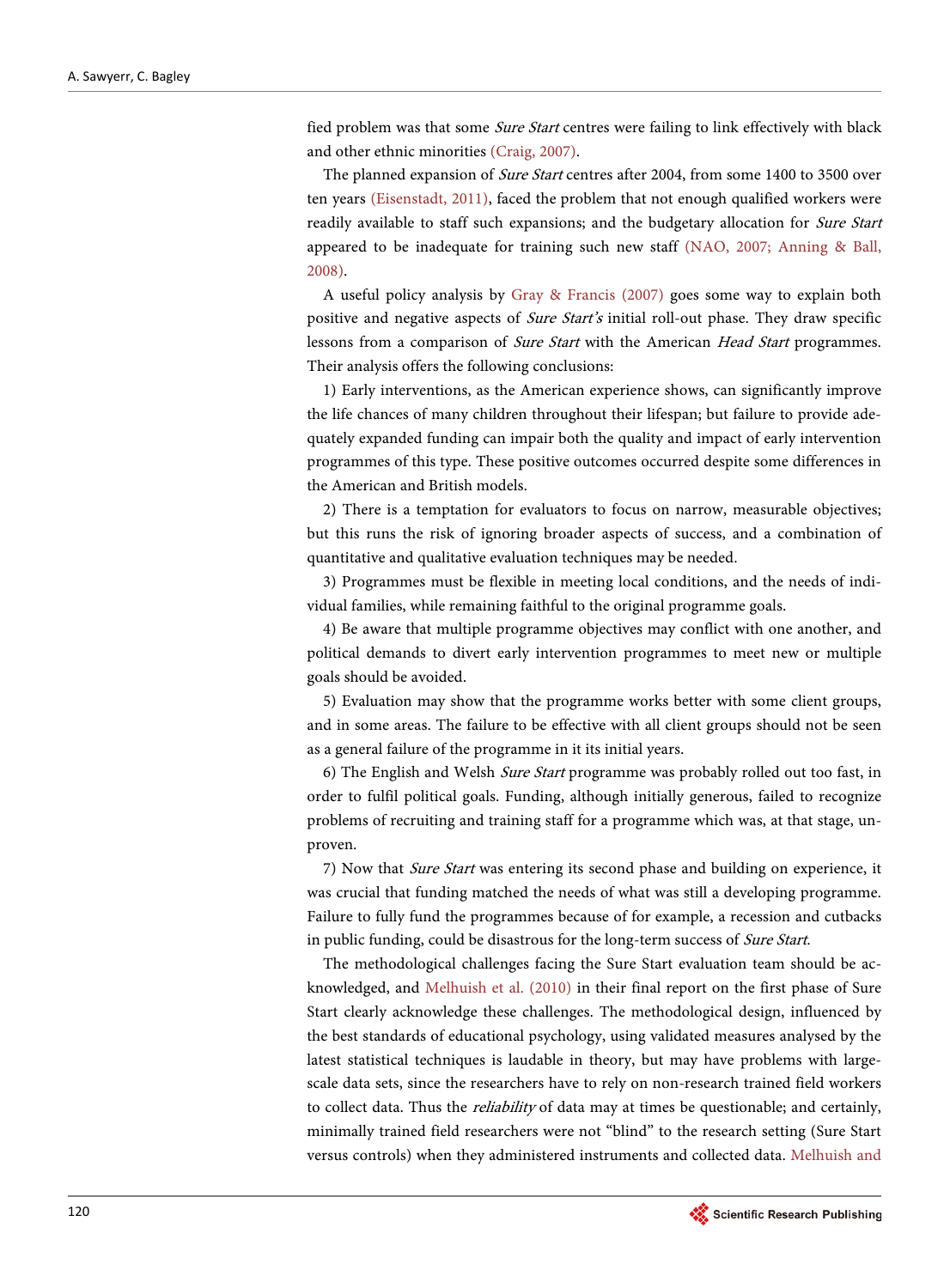his colleagues (2010) coped with this problem to some extent by subsampling groups of Sure Start centres for more intensive and controlled investigation.

It is of importance that the distinguished scholar, Michael [Rutter \(2007\)](#page-16-10) who had conducted many large scale epidemiological studies in child psychiatry, praised the Sure Start team led by Melhuish and Belsky for their careful methodology, and accepted the overall validity of their findings.

#### **3. Sure Start's Developing Success**

Notwithstanding the earlier problems of programme organization and service delivery, Sure Start seemed to have "bedded down", gaining a "second wind", as evidenced by later evaluation studies [\(Edwards et al., 2007;](#page-14-7) [Melhuish et al., 2008,](#page-15-7) 2010). Overall evaluation of the *Sure Start* programme when the children were aged five-plus, according to Melhuish & the Sure Start Research Team (2010) provided rather more optimistic findings than the 2005 evaluations. There were now more than 9,000 families involved in SSLPs (Sure Start Local Programmes) in 150 areas. Comparison between SSLP participants, and matched non-SSLP families and children enabled a wide range of family and area background factors to be controlled. The main findings were:

1) Parents of 3-year-old children in the programmes showed less negative parenting, while providing their children with a better home learning environment.

2) Children in SSLP areas had better social development, with higher levels of positive social behaviour and independence/self-regulation.

3) The SSLP effects for positive social behaviour appeared to be a consequence of enhanced parenting behaviours.

4) SSLP children had higher immunization rates and fewer accidental injuries.

5) SSLP families used more child and family-related services.

6) Positive effects associated with SSLPs applied to all of the participants, rather than to different subgroups identified in 2005.

7) The more consistent benefits associated with SSLPs in 2008 compared with 2005 might well reflect the greater exposure of children and families to the programme, and to the evolution of a more focussed and sophisticated type of programme delivery.

Sure Start, like the American *Head Start* programme [\(Currie & Thomas, 1993;](#page-14-8) [Ben](#page-14-9)nett & [Hustedd, 2005;](#page-14-9) [Cameiro & Ginja, 2014\)](#page-14-10) might have global advantages which spread out from earlier gains, reflected in better achievement in later years. The American programme found that by their mid- to late-teens the children enrolled as infants made better school progress, dropped out of school less, were more likely to go on to college, were less delinquent, and less often became pregnant. These gains made the early investment in Head Start highly cost effective [\(Cameiro & Ginja, 2014\).](#page-14-10)

Further evidence that Sure Start Local Programmes (SSLP) were learning valuable experience over time, came from the longer term evaluation programme by Melhuish and his team [\(Melhuish et al.,](#page-15-7) 2008, 2010; [Melhuish, Belsky,](#page-15-5) & Barnes, 2010). In a quasi-experimental study which compared 5883 3-year-olds and their mothers who were enrolled in Sure Start nurseries, with a comparison group of 1879 3-year-olds of similar backgrounds, not enrolled in Sure Start. The Sure Start children had statistically significant advantages in the following areas, after all relevant background factors (e.g.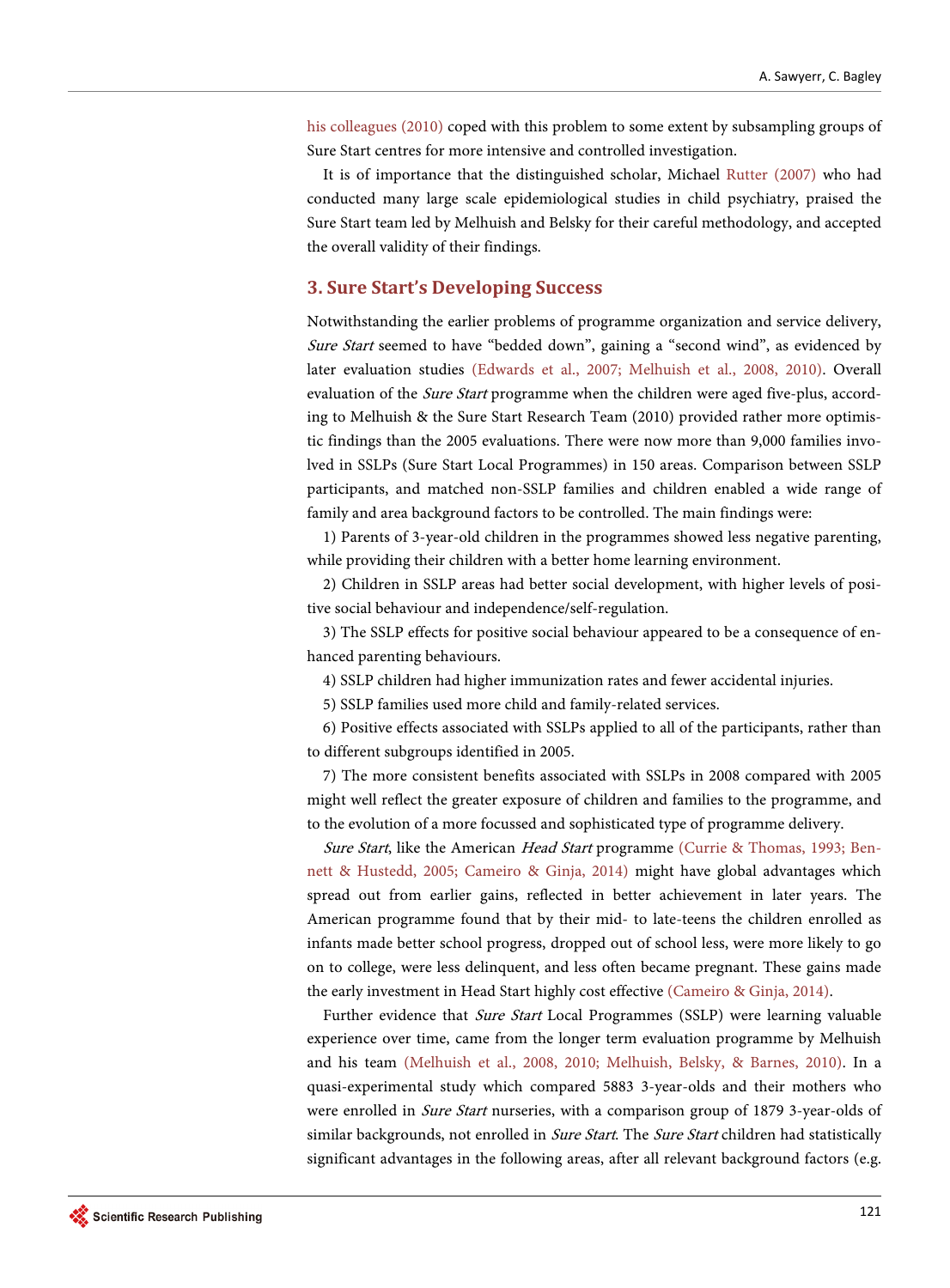family size, presence of father, dependence on financial benefits) were controlled for: better social behaviours; more self-confident independence in the child; less negative parenting; better home learning environment; more use of relevant family support services. These advantages held across different regions, ethnic groups, and social class backgrounds.

However, the SSLP children had no significant advantages in several other desired outcomes: mothers smoked as much as before; children's language skills were similar; mean BMI indicators (predictors of obesity) for child and mother were similar across the two groups; father's involvement was no greater; personal life satisfaction was no greater; and mothers in both SSLP and control populations, often rated their housing and urban environment negatively. A similar proportion of children from both groups still had incipient behaviour problems. It remained to be seen whether prolonged exposure to SSLPs, and added programme experience and feedback based on evaluations such as these could yield better results in the longer term.

The medical focus of Sure Start had been emphasized in a successful intervention with parents in deprived areas whose children were at risk of developing conduct disorder [\(Hutchings et al., 2007\).](#page-15-8) In this controlled study 153 parents were offered behavioural support and focussed counselling to help them cope with their child's incipient problem behaviour. Results showed clear and significantly different positive outcomes for children in the focus families, compared with those in the wait-list controls, in terms of reduction of problem behaviours.

This important new direction for *Sure Start* was emphasized by further work of the team led by [Hutchings, Bywater & Daly,](#page-15-9) and [Bywater et al., 2009,](#page-14-11) and came from a follow-up of this experimental programme, based in Wales and North West England which identified children at particular risk of developing conduct disorder (and later delinquency) because of their identified symptoms of Attention Deficiency and Conduct Disorder (ADHD) at age three. This team identified 50 children with serious levels of ADHD and instructed and monitored their parent(s) in giving appropriate feedback to the child in ways which reduced the chronicity of symptoms. The approach is similar to that described by [Bagley & Mallick \(2000\)](#page-13-5) of providing "goodness of fit" between child behaviour and parental feedback in ways which lead to the "spiralling down" of difficult behaviour to normal levels. [Jones et al. \(2008\)](#page-15-10) achieved an improvement of 57 percent in the focus group (criterion, falling below the clinical level as indicated by scores on the Connors Rating Scale) compared with 21 percent in the untreated, waiting list controls. These gains were maintained, in comparison with controls, at followups 12 and 18 months later.

These interventions were shown to be clearly cost-effective [\(Bywater et al., 2009;](#page-14-11) [Jones et al., 2008\).](#page-15-10) [Scott \(2007\)](#page-16-11) commented, on the basis of this and earlier research, including [Scott et al. \(2001\),](#page-16-12) that although these interventions were relatively expensive (about  $\text{\pounds}1,800$  per family), in the long run these interventions could be very cost effective, given the known costs of children who enter cycles of juvenile delinquency and rebellion in school and community. Sure Start could be most effective not principally as a service agency, but also as a screening agency which refers for intensive help families with children most at risk.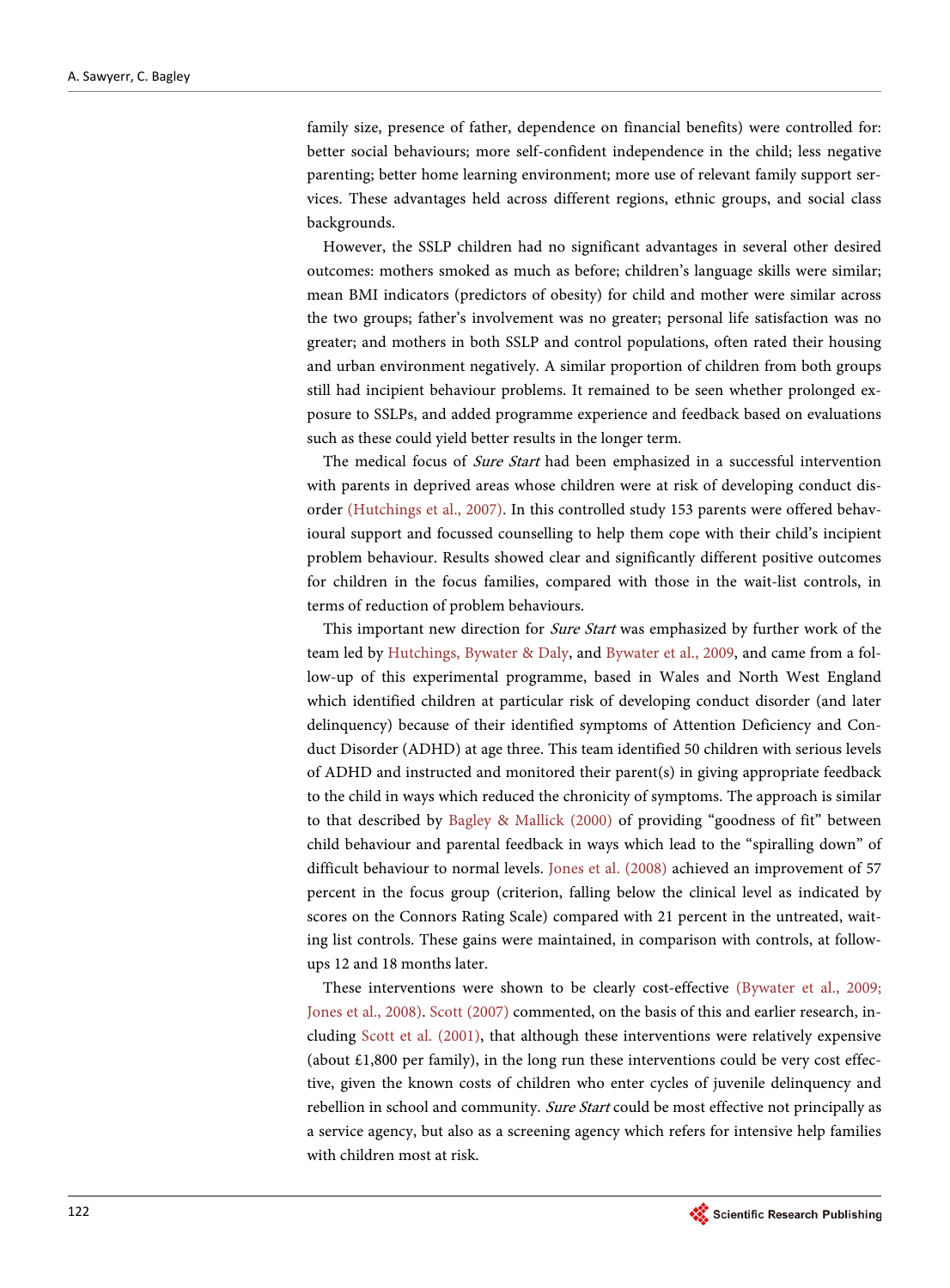[Melhuish, Belsky & Barnes \(2010\)](#page-15-5) summarised their evaluations of the first phases of Sure Start in the following terms: Sure Start has been evolving, and ongoing research has partly influenced this process. Later developments have considerably clarified guidelines and service delivery. It is plausible that the improved results in the evaluation of Sure Start reflect actual changes in the impact of Sure Start programmes resulting from the increasing quality of services, greater attention to the hard to reach, the move to children's centres, as well as the greater exposure to programmes, of children and families in the latest phase of the impact evaluation. The results are modest but suggest that the value of Sure Start programmes is improving. The identification of factors associated with the more effective programmes has propelled recent improvements in Sure Start Children's Centres and may be in part the reason for the improved outcomes for children and families now found in Sure Start. (p. 160)

#### **4. The Second Stage of Evaluation: The Oxford's Team Results**

[Eisenstadt \(2011\),](#page-14-0) the civil servant responsible for overseeing the setting up of Sure Start in the early years of the New Labour government, gives an insight into the fierce competition in bids to evaluate the early years of Sure Start-the awarding of the research contract was certainly valuable for the university or research group which took on the task, and many influential publications were likely to follow. Indeed, there was "controversy" at the contract being awarded to Birkbeck College, University of London, perhaps because these scholars promised a quantitative form of evaluation, rather than a more global, qualitative perspective (although the two perspectives are of course complement rather than compete with one another). The social psychiatrist Michael [Rutter \(2007\)](#page-16-10) was asked by government to conduct an independent audit of the earlier research emerging from the Birkbeck group, and he observed: "Given the constraints imposed by government, this was a rigorous and careful an evaluation as could be undertaken.... The research team are to be congratulated on their high quality research. As a consequence, there is every reason to trust the research findings." (pp. 197-209).

The second major contract for the evaluation of Sure Start, now relabelled for political reasons as Children's Centres [\(Lewis, 2011\)](#page-15-11) was awarded to a group at the University of Oxford. In the event, this group carried out a methodologically careful quantitative approach, reflecting the rigours of research in educational and clinical psychology. The team was joined by Melhuish, who had been a key member of the Birkbeck group. And Eisenstadt, having retired from her civil service post, joined the Oxford group, writing an extremely interesting account of the political sociology of Sure Start in her (2011) book: Providing a Sure Start: How Government Discovered Early Childhood.

The major series of reports on the second wave of evaluation were issued in  $2015<sup>1</sup>$ under the authorship of the four key researchers, with acknowledgments to a number of specialist or consultant researchers [\(Sammons et al., 2015 a](#page-16-1) & b). These new evaluations did not use the term "Sure Start Centres", but instead termed their work on centres by the new, politically correct terminology as "ECCE", meaning "Evaluation of

<sup>&</sup>lt;sup>1</sup>The Reports were released by the Department for Education on "the night before Christmas" in December 2015, allegedly so that they would attract little press attention (Guardian, January 14, 2016). In the event, the press did, by and large, ignore the Reports.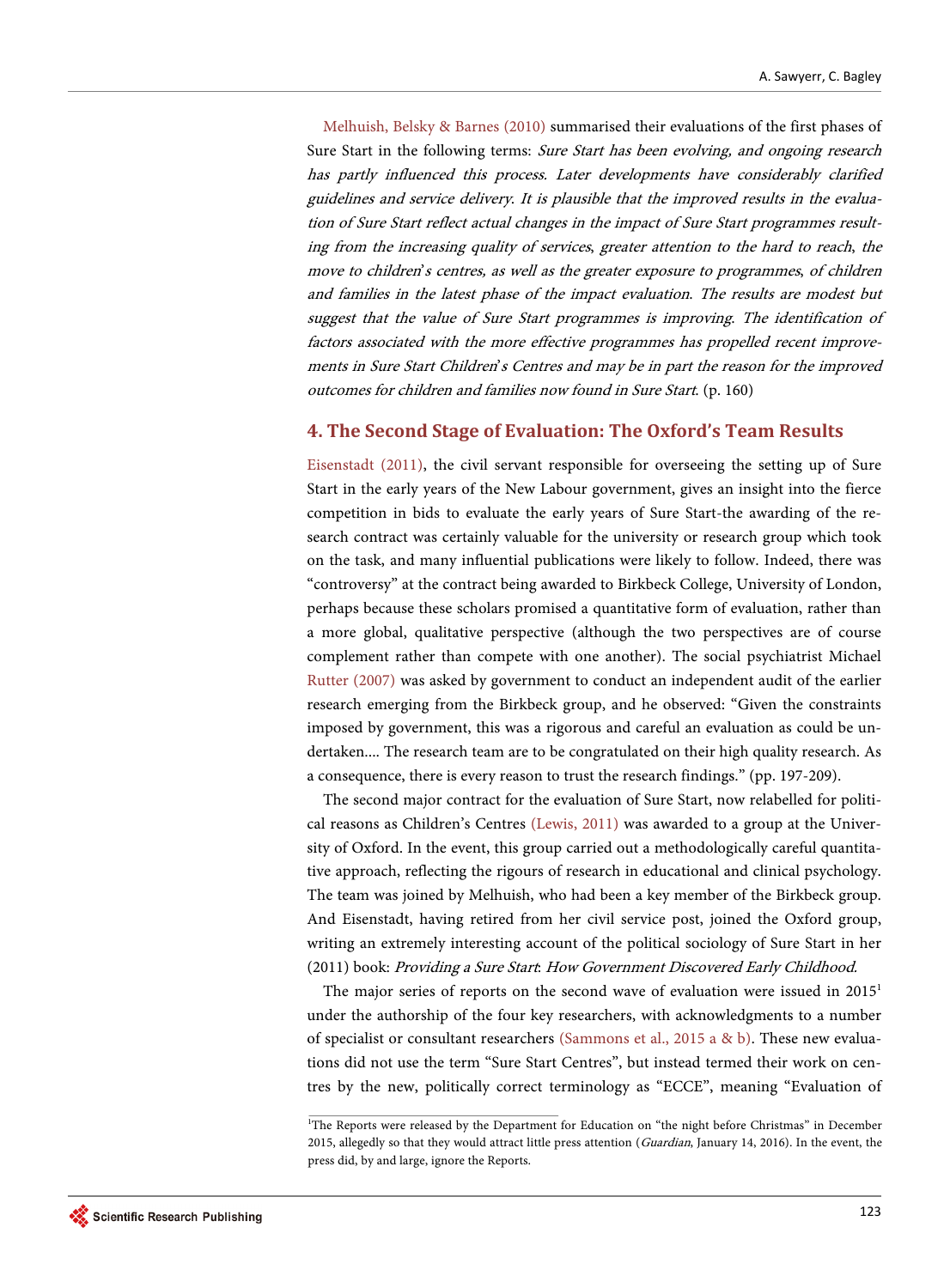Children's Centres in England". The research was divided into five "Strands" for the period of evaluation, 2009 to 2017, and a number of evaluations were to be published over this timespan.

The Strands were:

Strand 1: Delivery and use of ECCE in 509 "most disadvantaged" areas, 2011 to 2013. Strand 2: Interviews with a sample of 2,608staff in 128 ECCE centres in 2013.

Strand 3: Reports of visits to a sample of 121 of the 128 "focus" ECCE centres [\(Goff](#page-15-12)  [et al., 2013\).](#page-15-12)

Strand 4: The impact of ECCE programmes on child and family functioning in 1,305 boys and 1305 girls attending 117 of the 128 focus centres, studied at three points in time, when children were aged between 9 months and 38 months $^2\!$ .

Strand 5: Cost-benefit analyses (Briggs, Kurtz, [& Pauli, 2012\);](#page-14-12) and a yet unpublished, later report.

The Strands 1 and 2 evaluations focussed on a broad range of non-child outcomes examining the underlying goals of Children's Centres "…to support all children and families living in particularly disadvantaged areas, by providing a wide range of services tailored to local conditions and needs." [\(Sammons et al., 2015a\)](#page-16-1)

Results from the Strand 1 evaluation reported: "…high levels of parent satisfaction, and clear evidence of improved 'personal, social and emotional development', with 92 percent of mothers interviewed being 'very happy' with the programmes offered." [\(Evangelou et al., 2014\).](#page-14-13) The delivery of services on a neighbourhood basis was offered to a broad range of families, including those not currently experiencing material or social stress. The aim was to avoid stigmatising low-functioning families, through services which were inclusive of the whole community [\(Sammons et al., 2015](#page-16-1) a & b). Nevertheless, within this broad range of services, those "most in need" were identified, so that for such families a more focussed approach could be offered, in terms of mothers' material and mental health problems, problematic parent-child relationships, and material difficulties [\(Lord et al., 2011;](#page-15-13) [Sylva et al., 2015\).](#page-16-13)

The major evaluation, Strand 4, was based on longitudinal data collected at three points in time in the pre-schoolers' lives (from 18 months through to four years of age), using a number of validated measures of children's behaviour and cognition, parent-child interactions, and maternal and family functioning. Among the measures was one intriguingly termed the CHAOS scale which measured family "parental distress and dysfunctional parent-child interaction", based on a validated measure using in American Head Start projects [\(Matheny, 1995\),](#page-15-14) estimating (through mother's self-report) 'confusion, hubbub and (dis) order' in family life." Overall, 13 child, mother and family outcomes were measured. The longitudinal design allowed the researchers to identify what services were available and were used, and their possible outcome (and influence) over a 30-month period.

The broad research question was: "What aspects of children's centres (management, working practices, services offered, services used) promoted better family, parent and child outcomes?" [\(Sammons et al., 2015a\)](#page-16-1)

<sup>2</sup> Fathers were not interviewed, since they are difficult to interview when they are working full time; or when they are absent from the family.

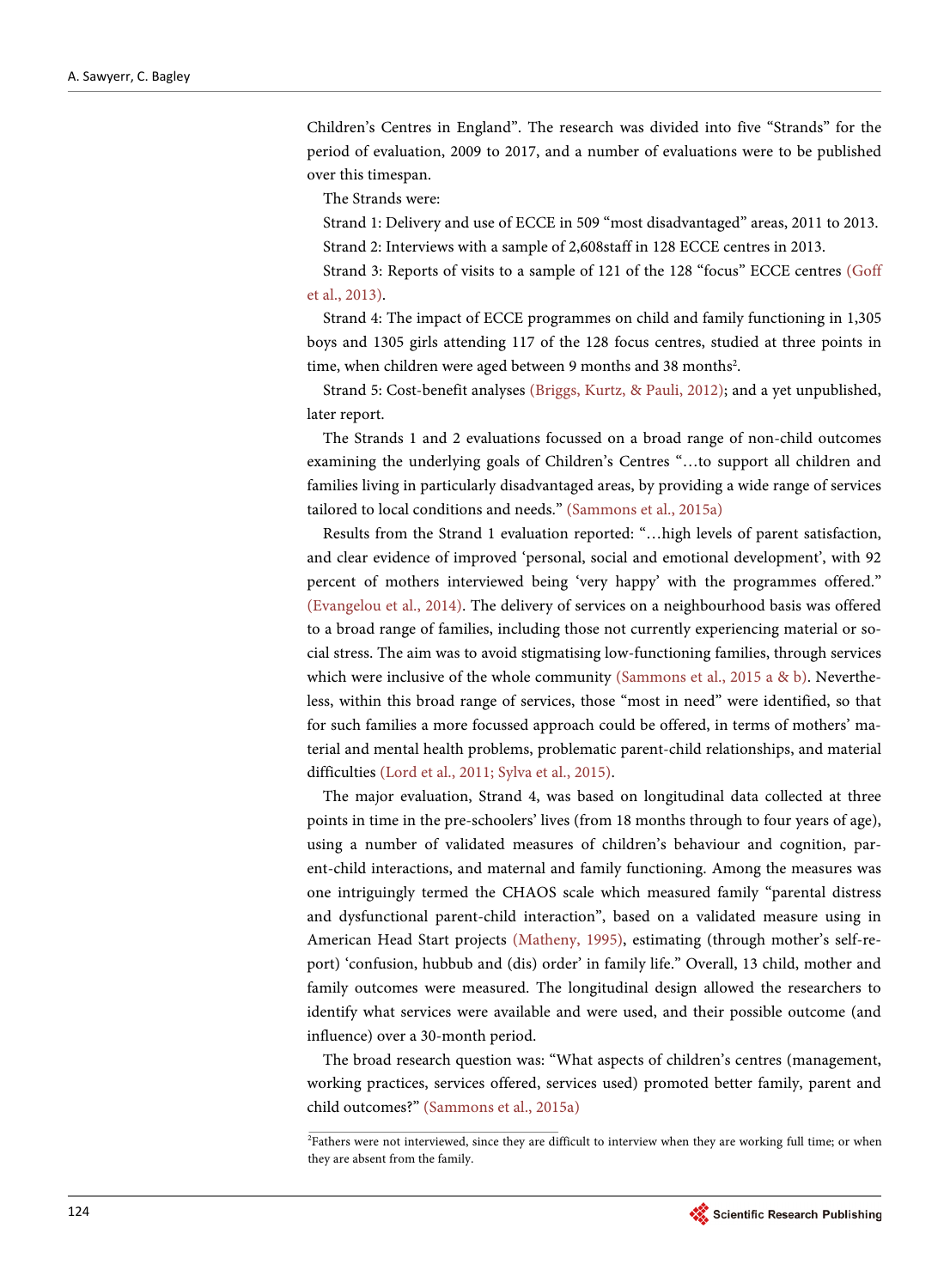The researchers used advanced statistical modelling (based on multiple regression analyses) which allowed them to partial out the influence of any predictor variable on any outcome variable, all other factors controlled for. The demographic and health factors controlled for included the family's socioeconomic status, ethnicity, family size and birth order, maternal age and education, child's perinatal health status, degree of neighbourhood deprivation, and mother's initial mental and physical health status.

Significant predictors of negative CHAOS scores [\(Matheny, 1995\)](#page-15-14) and related parental distress indicators when the child was aged three were (all other factors controlled for): Mother's poor mental and physical health when first interviewed; family's lack of material resources or chronic unemployment at the outset; larger families; and mother's low educational achievement. This model applied to mothers of both genders, but was more marked in the mothers of preschool boys.

The ECCEs did have a significant influence on problematic family functioning in the focus child's fourth year of life. The more that the families used the child care centres, the less likely were they to have negative outcomes in terms of CHAOS scores, and problematic parent-child interactions. When a health visitor was based in the ECCE centre, outcomes were also better. The better the worker-child staff ratio in a centre, the better the outcome, but only when the centre was operated on an "Educational Leadership" model, with kindergarten classes run by qualified teachers [\(Sammons et al.,](#page-16-14)  [2015b\).](#page-16-14)

The period over which the research was undertaken was one in which Sure Start funding was being offered on a changing legal and fiscal basis, and this resulted in both some contraction of services offered in CC centres, and the closure of a number of cen-tres: Sammons and her colleagues [\(Sammons, 2015a\)](#page-16-1) observed: "Since 2010 [Sure Start] child care centres have experienced considerable turbulence and volatility as a result of changing organisational models, funding constraints linked to budget cuts, and addressing new children's centres 'core purpose'. Local authorities were given responsibility for making decisions on which services were most required per locality. The ring-fence for Sure Start funding was removed and the Early Intervention Grant (EIG) was introduced in 2011, so it is not possible to put a figure on central government funding for Sure Start from 2011-12 onwards… and many children's centres reduced their services." (p. 2).

### **5. Government Policies Undermining the Funding Base, and the Effectiveness, of Centres**

A survey in 2010 by The Day Care Trust, an independent charity [\(Bennett, 2011\)](#page-14-14) of 3,578 Sure Start children's centres in England, found that more than 2000 had reduced the programmes offered because of diminished funding in the previous year: some 250 centres had already closed, or were planning to close in the forthcoming financial year. These reductions in service reflected two factors: transfer of financial responsibility for the Centres to local authorities from national government; and a cumulative reduction in local authority budgets of 7 percent per annum.

By 2015, in England, [Sammons and her colleagues \(2015b\)](#page-16-14) reported, that another 142 children's centres had closed, leaving 2816 centres remaining in the country. Between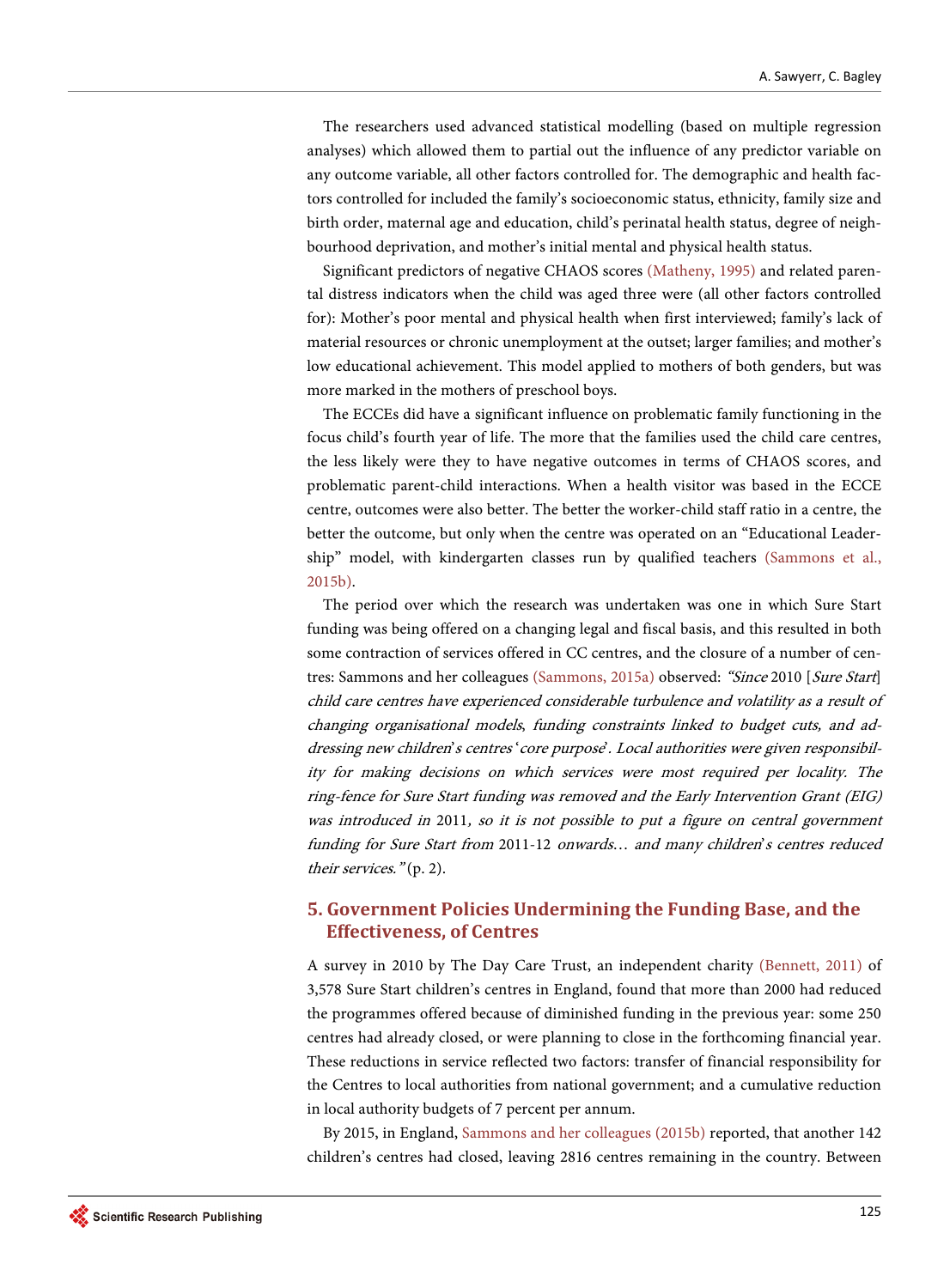2010 and 2013 government funding for the Sure Start initiative had fallen by 28 percent; it was not possible to calculate the extent of funding cuts in England after 2013, because the changes in the "block grants" to local authorities did not allow this fiscal breakdown, although spending in the national health service budget on child and adolescent mental health also reduced by around five percent over a 4-year period [\(Sammons et al,](#page-16-14)  [2015b\).](#page-16-14)

The evaluation research by the Oxford University team found that when child care and other services were reduced in quantity and quality during the period of their 3 year evaluation, outcomes in terms of parental distress, and poor parental functioning were significantly increased, compared with centres which maintained the full range of staffing and services. The best outcomes for parents and children were delivered by centres which offered not only a stable and fully staffed service, but which also linked to health care supports, and were led by an educationally-trained professional.

Not surprisingly, parental distress and high-CHAOS families tended, overall, to have children with poorer cognitive and emotional outcomes-effects which were stronger for boys than for girls. However, overall cognitive gains or deficits resulting from family and children's centre variables were marginal. The strongest effects were those concerning externalising (e.g. conduct) behavioural disorders, and internalising (e.g. anxiety) problems. The "neediest families" in contact with Centres clearly got the most help. For most (but not all) families this paid dividends in terms of positive outcomes, particularly for boys at the threshold of serious conduct disorders [\(Sammons et al., 2015a\).](#page-16-1)

Health visitors (combining the role of public health nurse and social worker) were particularly effective in helping mothers who had problems with alcohol or drug abuse. Being in financial distress was systemic in causing various family dysfunctions, and when intervention was able to stabilise a family's finances, maternal mental health and mother-child relationships also improved, as did child behavioural outcomes. The greater the level of family disadvantage, the more likely was the family to use the services offered by the child care centres. It is implied that if the Centres were more generously funded, and could offer a wider range of specialist services, then outcomes for children would have been more favourable. Centres which employed a multiagency model, linking with health, social and educational services had the best outcomes.

There was one negative finding however. Mothers whose social and mental health and material conditions, and lack of partner support were profoundly negative at their first contact with a Centre, actually deteriorated over time (to the disadvantage of their children) despite their high level of dependency on anything the Centres had to offer. This did not mean that the Centres were making things worse for some families. Rather, it implied that a small fraction (perhaps five percent) of mothers needed more intensive and more highly skilled help than could be offered by even the best-staffed Centre: "…Children's Centres typically did not have highly qualified specialist staff to support complex mental health or social problems." [\(Sammons et al., 2015b:](#page-16-14) p. 23) Furthermore, according to the evaluation team "Cuts to mental health services further hit child care centres' ability to treat and refer those with complex social or mental health problems." The five percent of mothers whom Sure Start did not help had very poor physical and mental health at the outset, had rarely succeeded in school, were not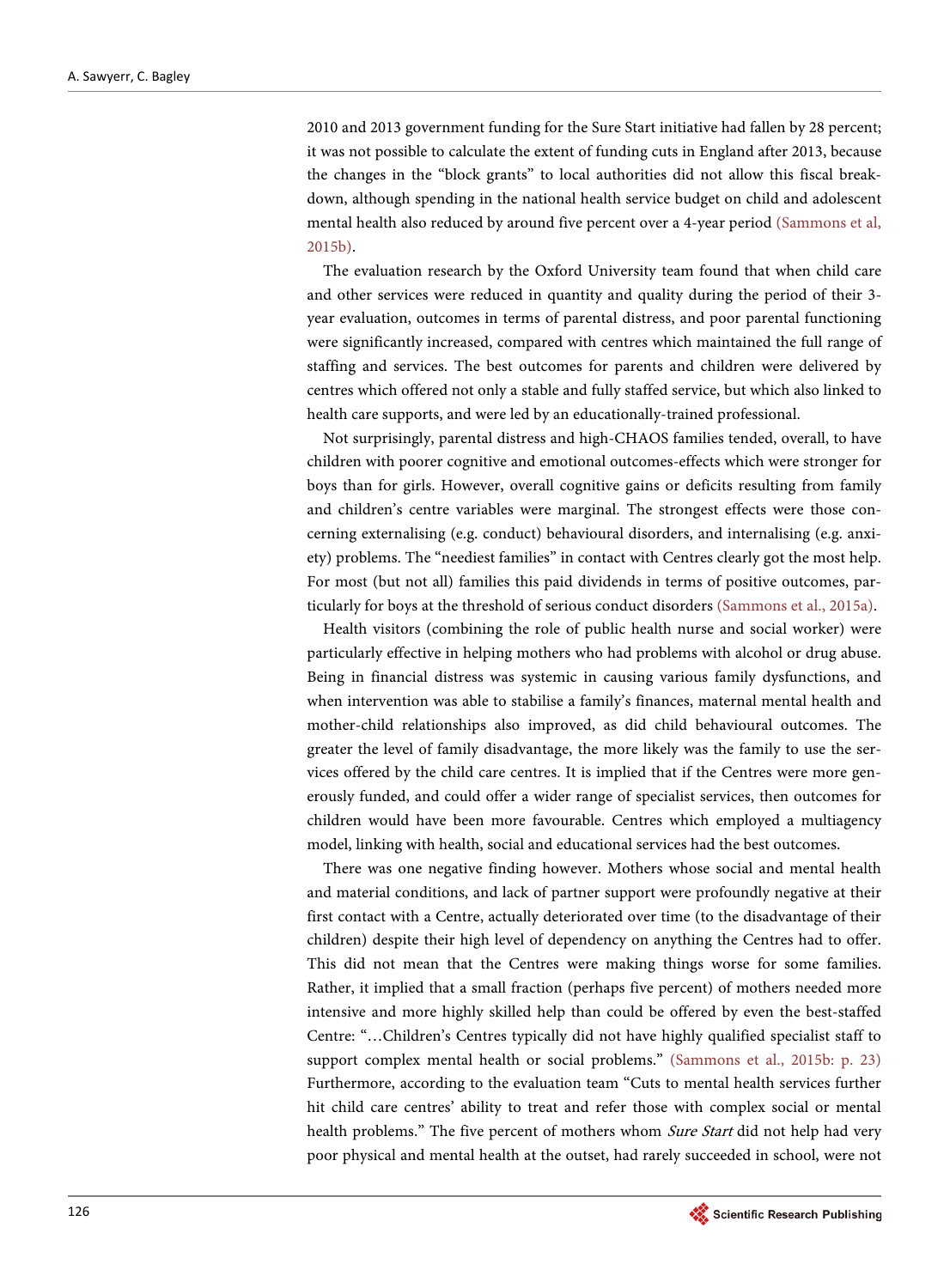usually supported by a stable partner, and endured chronic material poverty. Their mental health and their parent-child relationships steadily deteriorated over a two-year period, this decline being particularly marked when the children's centre services were reduced or withdrawn.

The research found that 14 of the 117 centres studied had experienced cuts in their budget, or loss of staff. However, because of local authority support 32 of the centres were actually expanding services, and child and parent outcomes were most favourable in these expanding centres, and least favourable in the contracting or underfunded centres. Moreover, the negative effects of reduction or withdrawal of services for highlystressed families was significantly greater than the overall positive effects of continued services. It appeared that programme reduction or withdrawal acted as an additional stressor in the lives of already highly-stressed families [\(Hall et al., 2016\).](#page-15-15) This has been emphasized in a qualitative study of Sure Start child care centres in Liverpool [\(Camp](#page-14-15)[bell et al., 2016\)](#page-14-15) which showed that as child poverty was increasing in areas of deprivation, available services including Sure Start centres, were experiencing (as were other social and health services for children and families) a reduction in funding, making child and parent outcomes appreciably worse.

The main evaluation study by the Oxford team [\(Sammons et al., 2015b\)](#page-16-14) acknowledged that although moderately disadvantaged families who made maximal use of the facilities offered, did seem to be "on track" for improved life chances, in general the Sure Start programme had not altered the overall impacts of inequality on child and family health in the most disadvantaged sectors of population in England. Very disrupted and disturbed families were often not helped by the children's centres, and in an era of reductions in social work and mental health programming, a likely outcome was that many of these children would eventually be removed into care, since resources which could support these families were not available. Families who had additional resources of "social capital" seemed to have gained most from Sure Star[t \(Bagley, 2011\).](#page-13-6)

Sure Start child care centres were established in areas serving "mixed" communities, both in terms of economic and ethnic status. The Oxford team's evaluation sample reported that 71.1 percent of families served were traditional "white British", and these included most of the "very deprived" families. Some 12 percent of the children served came from black or "mixed-race" backgrounds. Mothers and children from these backgrounds were not identified as having particularly poor or good outcomes in terms of social adjustment, cognition and behaviour. This underlines the fact that the neighbourhood-delivery model of Sure Start would inevitably offer services to some families who were climbing out of poverty, or indeed did not require child care other than for enabling mothers to pursue career options. Although Sammons [and colleagues \(2015b\)](#page-16-14) did not specify ethnic profiles of the economically poor and disrupted low-functioning families, we infer that these are largely inter-generationally disadvantaged families of "poor whites", in whom problems of children are likely to influence the development of those children when they are adolescents and young adults, and have children of their own.

[Sammons et al. \(2015b\)](#page-16-14) compare their evaluations with those of the earlier Sure Start (NESS) evaluations, and concluded: "The ECCE results support and extend those of the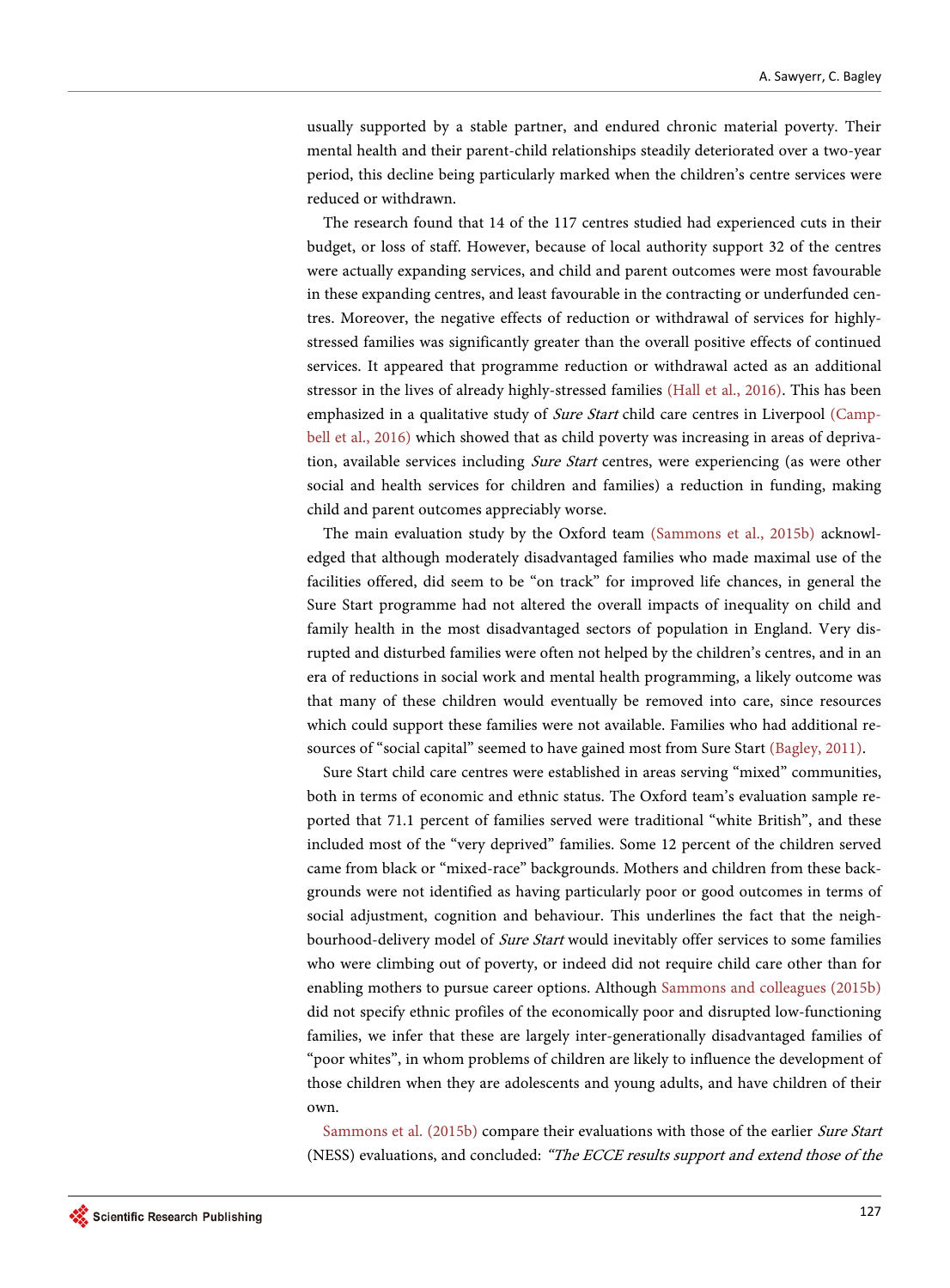earlier NESS study. They demonstrate that children's centres do have the potential to promote better outcomes for families and to a lesser extent, for children who are engaged in specific programmes (such as high quality childcare). At present the focus is on family and parenting services, and perhaps unsurprisingly, such outcomes show more evidence of impact in this evaluation."

But funding and service changes since 2010 were clearly making evaluation using straightforward statistical models extremely difficult. It could be however that in the very long-term, follow up of *Sure Start* and Children's Centre "graduates" will show that as young adults, they will manifest some positive gains in educational achievement, employment, and stable family formation-as demonstrated in the American Head Start research (Currie & [Thomas, 1993\).](#page-14-8)

#### **6. Conclusion**

Offering a comprehensive programme of child and family support (including income and housing support) in neighbourhood family centres, with links to local schools, and offering individualised support for each child is an ideal—and the Oxford team point, enviously, to the "universal care" models in Finland (and also in Norway) [\(Kekkonen,](#page-15-16)  [2015\).](#page-15-16) Such programmes are generously funded, and comprehensive in nature and are linked to Finland's overall programmes of income equality, and the high scholastic achievement levels of children and adolescents later on [\(Bagley & Sawyerr, 2008\).](#page-13-1)

The English *Sure Start*, in comparison with this Finnish model, is poorly funded and subject to the political forces which prevail in a country in which neo-liberal economic and policy models dominate social care options. The emerging conservative-liberal alliance in 2010, and the subsequent conservative government rebranded Sure Start as Child Care Centre programmes, and withdrew the evaluation contract from the University of London.

Sure Start child care centres began, idealistically, as neighbourhood programmes but also offered services to families and children who did not actually need those services. The evaluation programme focussed on families using the services, rather than on families who were in greatest need, but who might have not accessed the services offered. The kind of school-based research identifying particular families in whom problems are intergenerational in nature, which we applied in a government-funded demonstration project [\(Bagley & Pritchard, 2008 a](#page-13-1) & b) would, in contrast, result in comprehensive services being focussed on those most in need. There is irony in that the UK government appears to have ignored the obvious benefit of investing in disadvantaged families by focussing on schools in disadvantaged areas, identifying children and families who were clearly in need of supportive intervention using a much cheaper option than that employed in Sure Start, which offered services to families who were clearly not in need of social and psychological supports. This alternative model (focussing on particular schools, and on sub-groups of "problematic" children and their families, including the provision of services for pre-schoolers) [\(Bagley & Pritchard,](#page-13-7) 1998 a & b; [Williams & Pritchard, 2006\)](#page-16-15) has been shown to be highly cost-effective. The follow-up studies of "graduates" of these school-based programmes have shown that by late adolescence, these young people have significantly fewer indications of problematic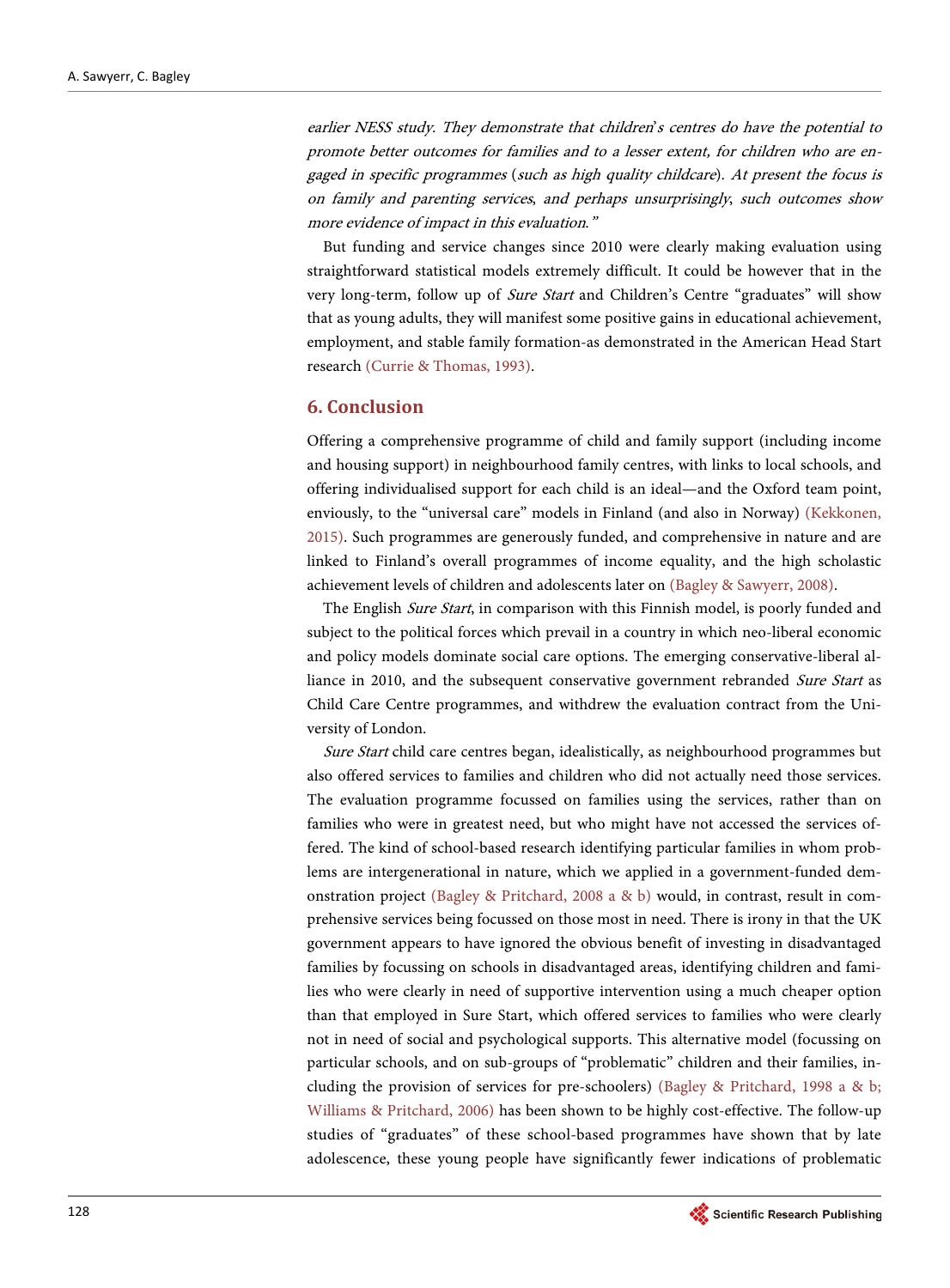behaviour (e.g. criminality, substance use, unwed pregnancy). In the medium term these programmes are highly cost-effective [\(Williams & Pritchard, 2006;](#page-16-15) [Bagley & Saw](#page-13-1)[yerr, 2008\).](#page-13-1)

The Sure Start/Children's Centres programme was, paradoxically too ambitious and idealistic, and spread its limited funding over too large a client group. An alternative model would have been to use the primary school and the neighbourhood it serves as the centre of social work intervention, identifying pupils with problems of learning and behaviour, and then offering intensive engagement with their families and their other children, with special support from teachers and therapists [\(Bagley & Sawyerr, 2008\).](#page-13-1)  Ultimately, as [Standing \(2014\)](#page-16-16) advocates, the problems of the very poor can only be successfully addressed in the longer term within the context of a stable and generous "basic living allowance" available to all citizens. Evidence continues to emerge that providing low income families with a stable income can have significant public health benefits [\(Gray, 2013;](#page-15-17) [Muenning et al., 2016\).](#page-16-17) And as the Allen Report urged the UK government in 2011, influences on a child in the first five years of life are very hard to undo, and can have negative impacts throughout adult life, at great cost for a variety of service providers. The same model also shows that enhancement of the material, social and psychological circumstances of a child's development in these crucial preschool years, can be highly cost-effective [\(Melhuish, 2016\).](#page-16-18)

#### **References**

- <span id="page-13-0"></span>Allen, G. (2011). Early Intervention: Next Steps—An Independent Report to Her Majesty's Government. London: Her Majesty's Government.
- <span id="page-13-3"></span>Anning, A., & Ball, M. (2008). Improving Services for Young Children: From Sure Start to Children's Centres. London: Sage.
- <span id="page-13-4"></span>Avis, M., Buchanan, D., & Leighton, P. (2007). Factors Affecting Participation in Sure Start Programmes: A Qualitative Investigation of Parents' Views. Health, Social Care and Community, 15, 203-211.
- <span id="page-13-6"></span>Bagley, C. (2011). From Sure Start to Children's Centres: Capturing the Erosion of Social Capital. British Journal of Educational Psychology, 37, 95-113. <https://doi.org/10.1080/02680939.2010.493228>
- <span id="page-13-5"></span>Bagley, C., & Mallick, K. (2000). Spiralling up and Spiralling down: Implications of a Long-Term Study of Temperament and Conduct Disorder for Social Work with Children. Child and Family Social Work, 5, 291-301. <https://doi.org/10.1046/j.1365-2206.2000.00178.x>
- <span id="page-13-7"></span>Bagley, C., & Pritchard, C. (1998a). The Reduction of Problem Behaviours and School Exclusion in At-Risk Youth: An Experimental Study of School Social Work with Cost-Benefit Analyses. Child and Family Social Work, 3, 219-226. <https://doi.org/10.1046/j.1365-2206.1998.00101.x>
- Bagley, C., & Pritchard, C. (1998b). The Billion Dollar Cost of Troubled Youth: Prospects for Cost-Effective Prevention and Treatment. International Journal of Adolescence and Youth, 7, 211-225[. https://doi.org/10.1080/02673843.1998.9747825](https://doi.org/10.1080/02673843.1998.9747825)
- <span id="page-13-1"></span>Bagley, C., & Sawyerr, A. (2008). Excluded Youth in Britain: Historical Review of Research and Policy on Inequality, Education, Health, Family Support and Community Development. In C. Bagley, & G. Verma (Eds.), Challenges for Inclusion: Educational and Social Studies from Britain and the Indian Sub-Continent (pp. 183-217). Rotterdam: Sense Educational Books.
- <span id="page-13-2"></span>Barnes, J., Belsky, J., Broomfield, K., Dave, S., Frost, M., & Melhuish, E. (2005). Disadvantaged but Different: Variation among Deprived Communities in Relation to Child and Family Well-Being. Journal of Child Psychology and Psychiatry, 40, 952-962.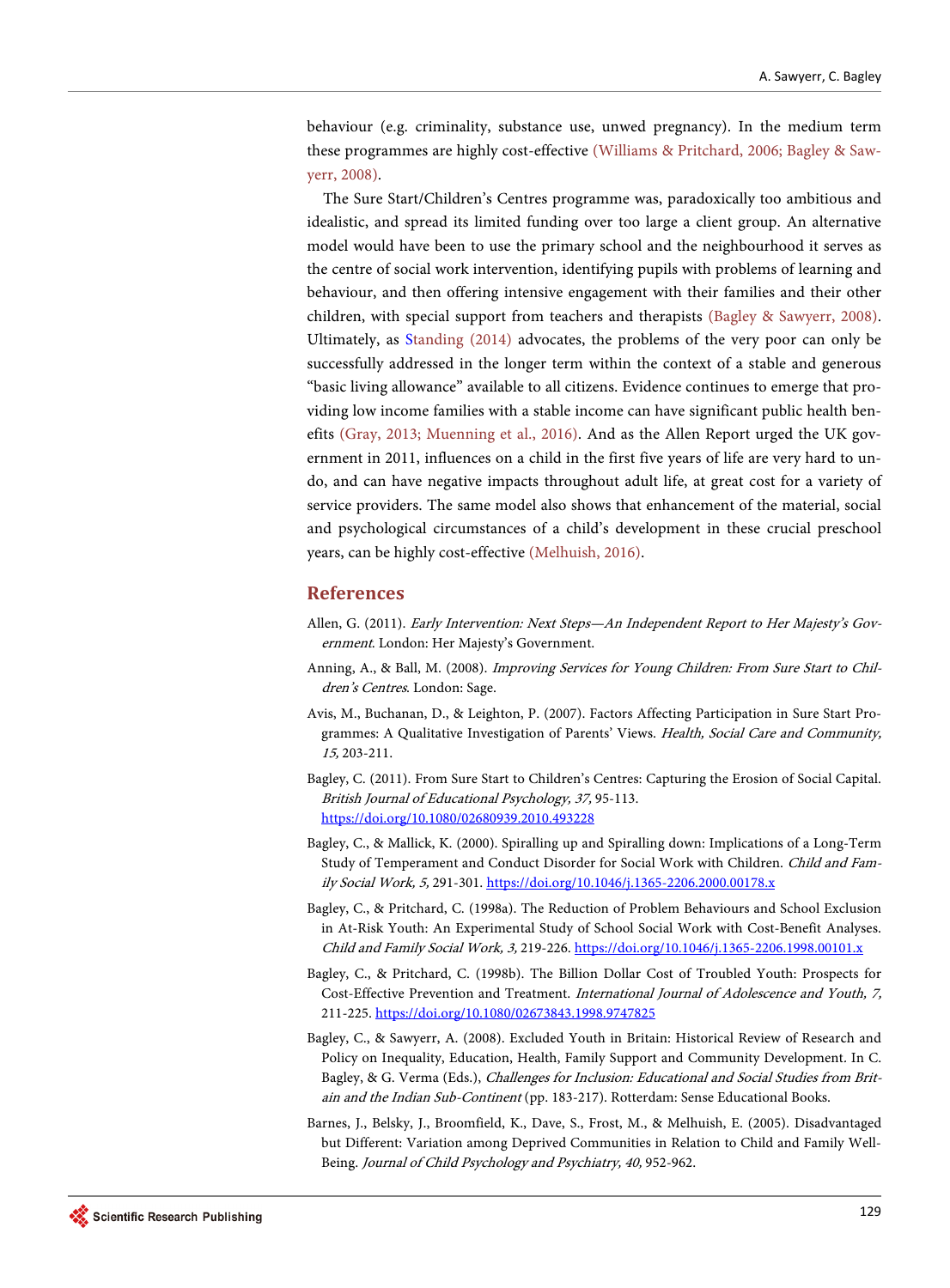#### <https://doi.org/10.1111/j.1469-7610.2004.00392.x>

- <span id="page-14-4"></span>Barnes, J. (2007). Targeting Deprived Areas. The Nature of Sure Start Local Programme Neighbourhoods. In J. Belsky, J. Barnes, & E. Melhuish (Eds.), The National Evaluation of Sure Start: Does Area Based Intervention Work? (pp. 25-44). Bristol: The Policy Press. <https://doi.org/10.1332/policypress/9781861349507.003.0002>
- <span id="page-14-2"></span>Belsky, J., Melhuish, E., Barnes, J., Leyland, A., & Romaniuk, H. (2006). Effects of Sure Start Local Programmes on Children and Families: Early Findings from a Quasi-Experimental, Cross-Sectional Study. British Medical Journal, 332, 1476. <https://doi.org/10.1136/bmj.38853.451748.2f>
- <span id="page-14-1"></span>Belsky, J., & Melhuish, E. (2007). Impact of Sure Start Local Programmes on Children and Families. In J. Belsky, J. Barnes, & E. Melhuish (Eds.), The National Evaluation of Sure Start: Does Area-Based Early Intervention Work? Bristol: The Policy Press. <https://doi.org/10.1332/policypress/9781861349507.003.0008>
- <span id="page-14-14"></span>Bennett, R. (2011). Sure Start Centres to Close in "Slaughter" of Child Services. The Times, January 26th, 25.
- <span id="page-14-9"></span>Bennett, W., & Hustedd, J. (2005). Head Start's Lasting Effects. Infants and Young Children, 18, 16-24. <https://doi.org/10.1097/00001163-200501000-00003>
- <span id="page-14-12"></span>Briggs, N., Kurtz, A., & Paull, G. (2012). Evaluation of Children's Centres in England (ECCE) Strand 5: Case Studies on the Costs of Centres in the Most Deprived Areas. London: Department for Education.
- <span id="page-14-11"></span>Bywater, T., Hutchings, J., Daley, D., Whitaker, C., Yeo, S., Jones, K., Eames, C., & Edwards, R. (2009). Long-Term Effectiveness of a Parenting Intervention in Sure Start Services in Wales for Children at Risk of Developing Conduct Disorder. British Journal of Psychiatry, 195, 318-324.
- <span id="page-14-10"></span>Cameiro, P., & Ginja, R. (2014). Long-Term Impacts of Compensatory Preschool Programs on Health and Behaviour: Evidence from Head Start. American Economic Journal: Economic Policies, 6, 135-173.
- <span id="page-14-15"></span>Campbell, M. et al. (2016). Austerity Cuts Are Eroding Benefits of Sure Start Children's Centres. British Medical Journal, 352, i335.
- <span id="page-14-5"></span>Coe, C., Gibson, A., Spencer, N., & Stuttaford, M. (2008). Sure Start: Voices of the "Hard-to-Reach". Child Care Health and Development, 34, 447-453. <https://doi.org/10.1111/j.1365-2214.2008.00816.x>
- <span id="page-14-6"></span>Craig, G. (2007). Sure Start and Black and Minority Populations. London: Department for Children, Schools and Families.
- <span id="page-14-8"></span>Currie, J., & Thomas, D. (1993). *Does Head Start Make a Difference?* Cambridge, MA: National Bureau of Economic Research. <https://doi.org/10.3386/w4406>
- <span id="page-14-3"></span>Edgley, A., & Avis, M. (2006). Interprofessional Collaboration: Sure Start, Uncertain Future. Journal of Interprofessional Care, 20, 433-435. <https://doi.org/10.1080/13561820600821412>
- Edgley, A., & Avis, M. (2007). The Perceptions of Statutory Service Providers of a Local Sure Start Programme: A Shared Agenda. Health, Social Care and Community, 15, 379-386. <https://doi.org/10.1111/j.1365-2524.2007.00699.x>
- <span id="page-14-7"></span>Edwards, R., Ó Céilleachair, A., Bywater, T., Hughes, D., & Hutchings, J. (2007). Parenting Programme for Parents of Children at Risk of Developing Conduct Disorder: Cost-Effective Analysis. British Medical Journal, 334, 682-687. <https://doi.org/10.1136/bmj.39126.699421.55>
- <span id="page-14-0"></span>Eisenstadt, N. (2011). Providing a Sure Start: How Government Discovered Early Childhood. Bristol: Policy Press.
- <span id="page-14-13"></span>Evangelou, M. et al. (2014). Evaluation of Children's Centres in England (ECCE)—Strand 3: Parenting Services. London: Department for Education.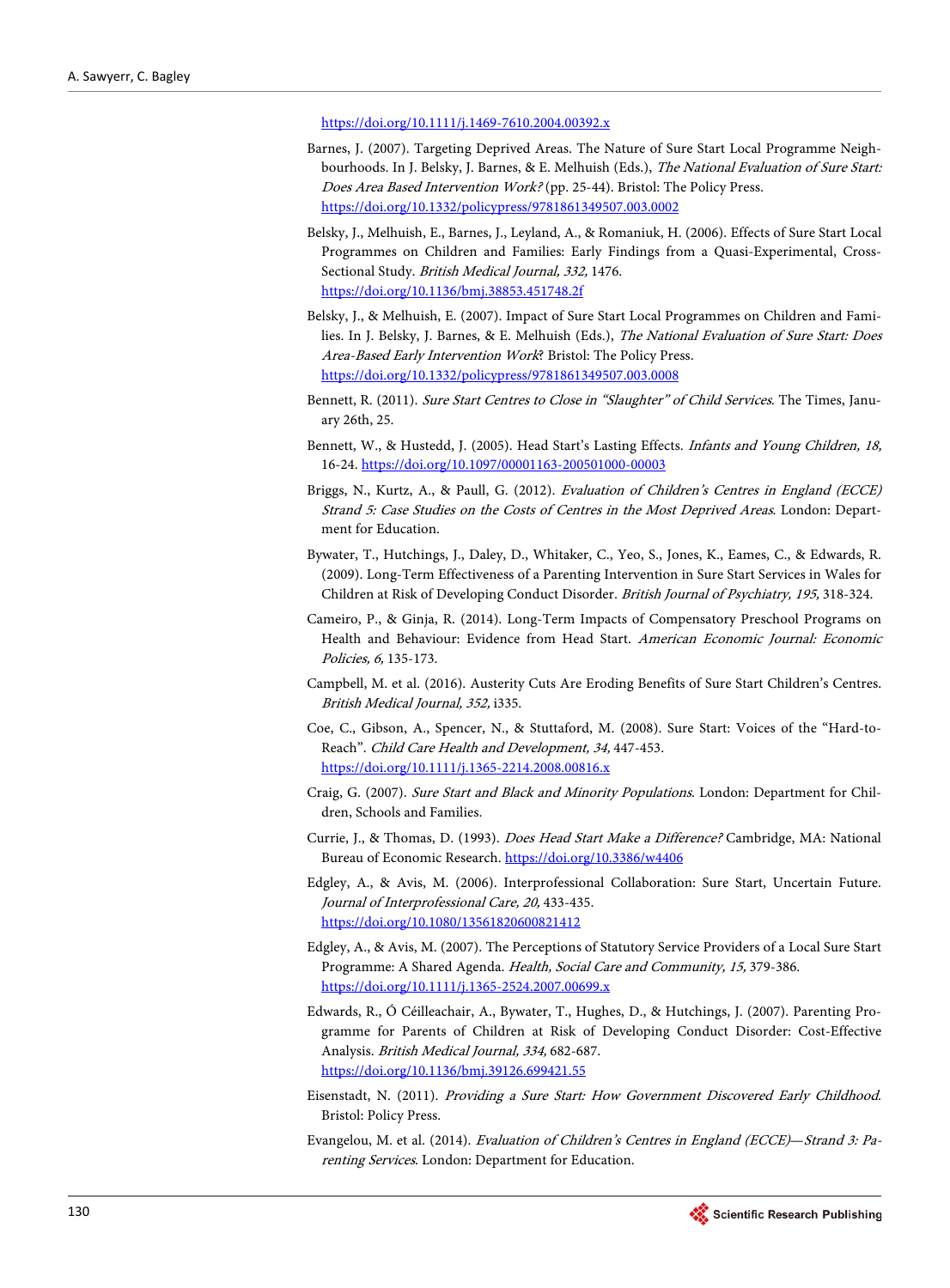- <span id="page-15-0"></span>Glass, N. (1999). Sure Start: The Development of an Early Development of an Early Intervention Programmes for Young Children in the United Kingdom. Children and Society, 13, 257-264. <https://doi.org/10.1002/CHI569>
- <span id="page-15-12"></span>Goff, J. et al. (2013). Evaluation of Children's Centres in England—Strand 3: Delivery of Family Services. London: Department for Education.
- <span id="page-15-6"></span>Gray, R., & Francis, E. (2007). The Implications of US Experiences with Early Childhood Interventions for the UK Sure Start Programme. Child Care Health and Development, 33, 655-663. <https://doi.org/10.1111/j.1365-2214.2006.00682.x>
- <span id="page-15-17"></span>Gray, M. (2013). The Swing to Early Intervention and Prevention and Its Implications for Social Work. British Journal of Social Work, 44, 1750-1769. <https://doi.org/10.1093/bjsw/bct037>
- <span id="page-15-15"></span>Hall, J. et al. (2016). Disadvantaged Families Are at Greatest Risk from Austerity Cuts to Children's Centres. British Medical Journal, 352, i897. <https://doi.org/10.1136/bmj.i897>
- <span id="page-15-1"></span>Hughes, B. (2005). Sure Start. Statement by the Minister for Families and Children, October 15, 2005.
- <span id="page-15-8"></span>Hutchings, J. et al. (2007). Parenting Intervention in Sure Start Services for Children at Risk of Developing Conduct Disorder: Pragmatic Randomized Controlled Trial. British Medical Journal, 334, 678[. https://doi.org/10.1136/bmj.39126.620799.55](https://doi.org/10.1136/bmj.39126.620799.55)
- <span id="page-15-9"></span>Hutchings, J., Bywater, T., & Daley, D. (2007). Early Prevention of Conduct Disorder: How and Why Did the North and Mid Wales Sure Start Study Work? Journal of Children's Services, 2, 4-14.
- <span id="page-15-10"></span>Jones, K., Daley, D., Hutchings, J., Bywater, T., & Eames, C. (2008). Efficacy of the Incredible Years Programme as an Early Intervention for Children with Conduct Problems and ADHD. Child Care Health and Development, 84, 389-390. <https://doi.org/10.1093/acrefore/9780199975839.013.528>
- <span id="page-15-2"></span>Joshi, H. (2007). School Readiness and Social Disadvantage in the Millennium Cohort of Children. London: Center for Longitudinal Studies, Institute of Education, University of London.
- <span id="page-15-3"></span>Joshi, M. (2008). The Millenium Cohort Study Children at Age Six. London: Centre for Longitudinal Studies, Institute of Education, University of London.
- <span id="page-15-16"></span>Kekkonen, M. (2015). Family Centres in Finland—A Strategic Way to Provide Universal Promotion and Early Support. Helsinki: National Institute for Health and Welfare.
- <span id="page-15-11"></span>Lewis, J. (2011). From Sure Start to Children's Centres: An Analysis of Policy Change in English Early Years Programmes. Journal of Social Policy, 40, 71-88. <https://doi.org/10.1017/S0047279410000280>
- <span id="page-15-13"></span>Lord, R., Southcott, C., & Sharp, C. (2011). Targeting Children's Centre Services on the Most Needy. Slough: National Foundation for Educational Research.
- <span id="page-15-14"></span>Matheny, P. (1995). Bringing Order Out of Chaos: Psychometric Characteristics of the Confusion, Hubbub and Order Scale. Journal of Applied Development Psychology, 16, 429-444. [https://doi.org/10.1016/0193-3973\(95\)90028-4](https://doi.org/10.1016/0193-3973(95)90028-4)
- <span id="page-15-4"></span>Melhuish, E. and the SSLP Study Team (2007). Variation in Community Intervention Programmes and Consequences for Children and Families: The Example of Sure Start Local Programmes. Journal of Child Psychology and Psychiatry, 48, 543-551. <https://doi.org/10.1111/j.1469-7610.2007.01705.x>
- <span id="page-15-7"></span>Melhuish, E. and the SSLP Study Team (2008). Effects of Fully-Established Sure Start Local Programmes on 3-Year-Old Children and Their Families Living in England: A Quasi-Experimental, Observational Study. The Lancet, 373, 1641-1647. [https://doi.org/10.1016/S0140-6736\(08\)61687-6](https://doi.org/10.1016/S0140-6736(08)61687-6)
- <span id="page-15-5"></span>Melhuish, E., Belsky, J., & Barnes, J. (2010). Evaluation and Value of Sure Start. Archives of Diseases in Children, 95, 159-161. <https://doi.org/10.1136/adc.2009.161018>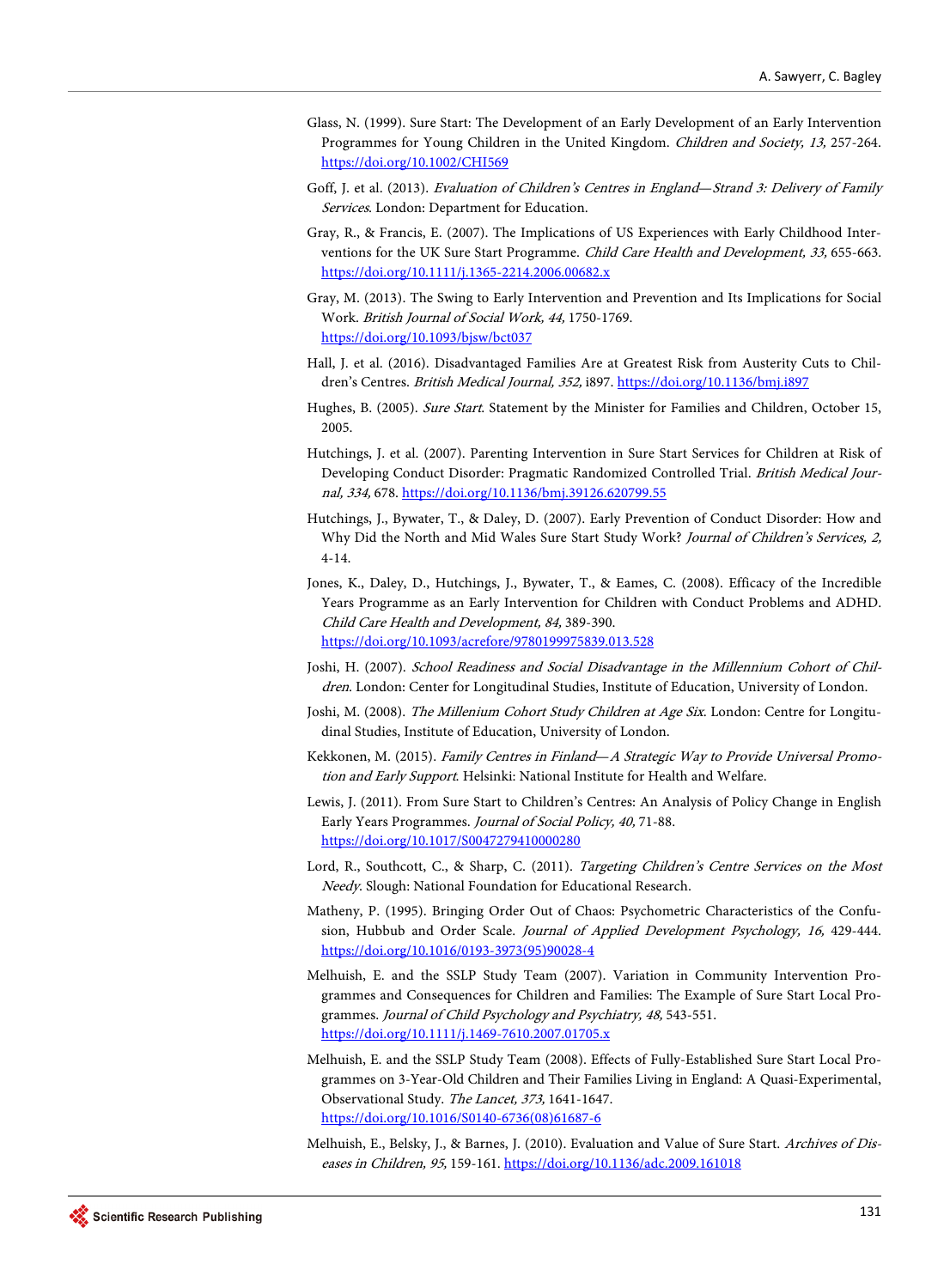- <span id="page-16-2"></span>Melhuish, E., Belsky, J., Leyland, A. et al. (2010). The Impact of Sure Start Local Programmes in Five Year Olds and Their Families: Report of a Longitudinal Study. Research Report DFE-RR067, London: Department for Education.
- <span id="page-16-18"></span>Melhuish, E. (2016). Longitudinal Research and Early Years Policy Development in the United Kingdom. International Journal of Child Care and Education Policy, 10, 3. <https://doi.org/10.1186/s40723-016-0019-1>
- <span id="page-16-17"></span>Muenning, P., Mohit, B., Wu, J., Jia, H., & Rosen, Z. (2016). Cost-Effectiveness of the Earned Income Tax Credit as a Health Policy Investment. American Journal of Preventative Medicine, 51, 874-881.
- <span id="page-16-9"></span>NAO (2007). Sure Start Children's Centres. London: HMSO for the National Audit Office.
- <span id="page-16-7"></span>Oden, S., Schweinhart, L., & Weikart, D. (2000). *Into Adulthood: A Study of the Effects of Head* Start. St Paul, MN: Red Leaf Press for High/Scope Publications.
- <span id="page-16-0"></span>ODPM (2005). National Strategy for Neighbourhood Renewal. London: Office of the Deputy Prime Minister, for the Social Inclusion Unit.
- <span id="page-16-4"></span>Pearson, C. (2005). Re-Orienting Parent Education with a Local Sure Start Programme. Chester: Centre for Public Health Research, University College of Chester.
- <span id="page-16-8"></span>Raymond, J. (2009). "Creating a Safety Net": Women's Experiences of Antenatal Depression and Their Identification of Helpful Community Support Services during Pregnancy. Midwifery, 25, 39-49. <https://doi.org/10.1016/j.midw.2007.01.005>
- <span id="page-16-6"></span>Redfern, G. (2005). Ministers Urged Not to Jump the Gun on Sure Start Findings. New Start-Community Regeneration. [www.newstartmag.co.uk/news858.html/](http://www.newstartmag.co.uk/news858.html/)
- <span id="page-16-10"></span>Rutter, M. (2007). Sure Start Local Programmes: An Outsider's Perspective. In J. Belsky, J. Barnes, & E. Melhuish (Eds.), The National Evaluation of Sure Start. Bristol: The Policy Press. <https://doi.org/10.1332/policypress/9781861349507.003.0011>
- <span id="page-16-1"></span>Sammons, P., Hall, J., Smees, R. et al. (2015a). Children's Centres: Their Importance for Children and Families: Evaluation of Children's Centres in England (ECCE, Strand 4). London: Department for Education. [www.gov.uk/government/publications](http://www.gov.uk/government/publications)
- <span id="page-16-14"></span>Sammons, P., Hall, J., Smees, R., Goff, J. et al. (2015b). Children's Centres: Their Importance for Children and Families: Evaluation of Children's Centres in England Summary Report. London: Department for Education. [www.gov.uk/government/publications](http://www.gov.uk/government/publications)
- <span id="page-16-5"></span>Schneider, J., Ramsay, A., & Lowerson, S. (2006). Sure Start Graduates: Predictors of Attainment on Starting School. Child Care Health and Development, 32, 431-440. <https://doi.org/10.1111/j.1365-2214.2006.00626.x>
- <span id="page-16-11"></span>Scott, S. (2007). Conduct Disorders in Children. British Medical Journal, 334, 646. <https://doi.org/10.1136/bmj.39161.370498.BE>
- <span id="page-16-12"></span>Scott, S., Knapp, M., Henderson, J., & Maughan, B. (2001). Financial Cost of Social Inclusion: Follow-Up Studies of Antisocial Children into Adulthood. British Medical Journal, 323, 191. <https://doi.org/10.1136/bmj.323.7306.191>
- <span id="page-16-16"></span>Standing, G. (2014). The Precariat: The New Dangerous Class (2nd ed.). London: Bloomsbury Academic.
- <span id="page-16-3"></span>Sure Start Research Team (2008). The Impact of Sure Start Local Programmes on Three Year Olds and their Families. Nottingham: Department for Education and Science Publications.
- <span id="page-16-13"></span>Sylva, M. et al. (2015). Organisation, Services and Reach of Children's Centres: Evaluation of Children's Centres in England. London: Department for Education.
- <span id="page-16-15"></span>Williams, R., & Pritchard, C. (2006). *Breaking the Cycle of Educational Alienation: A Multi-*Professional Approach. Maidenhead: McGraw-Hill Educational.